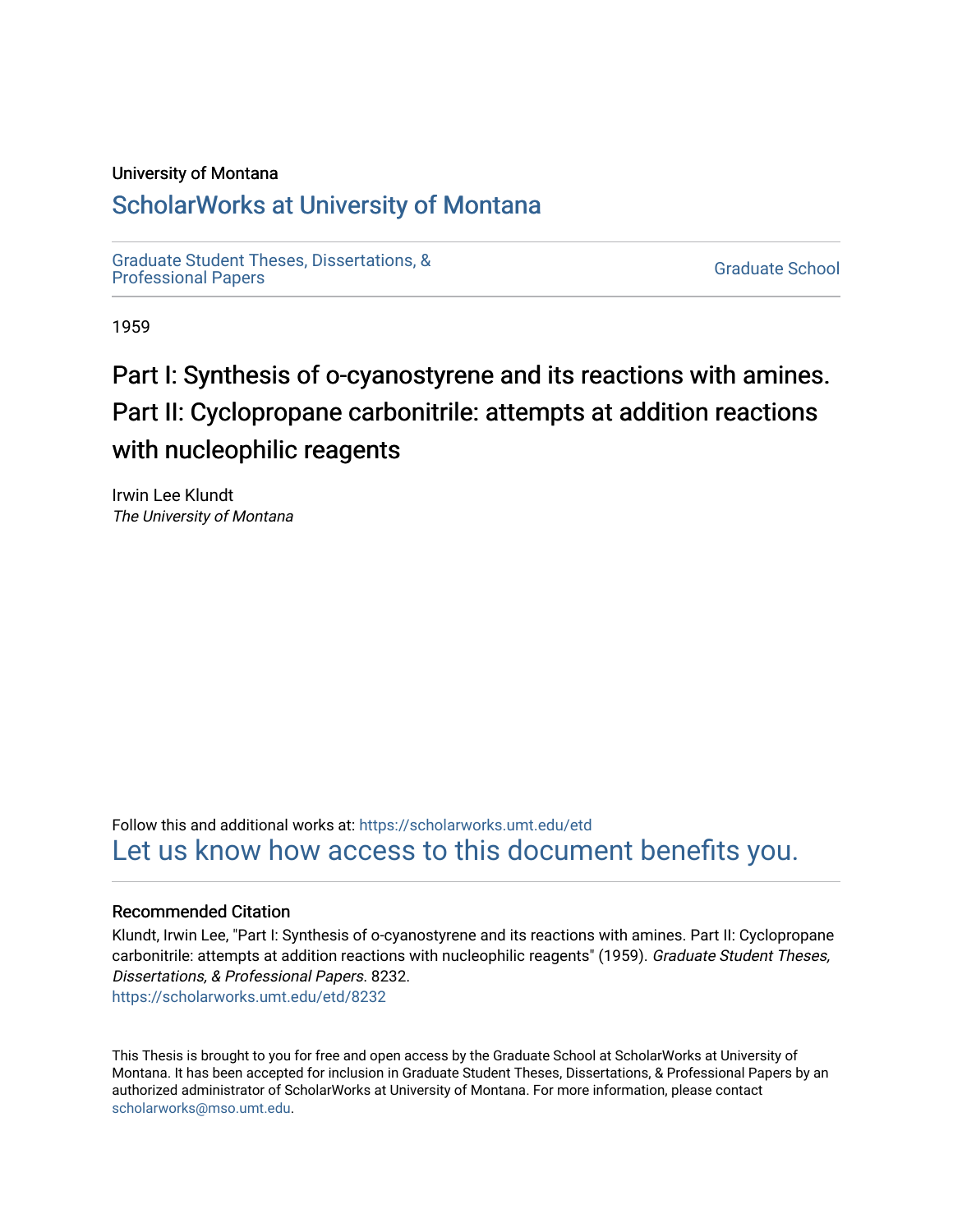Part I: SYNTHESIS OF o-CYANOSTYRENE AND ITS

REACTIONS WITH AMINES.

Part II: CYCLOPROPANE CARBONITRILE: ATTEMPTS AT ADDITION REACTIONS WITH NUCLEOPHILIC REAGENTS.

by

IRWIN L. KLUNDT

B. S. Washington State College, 1958

Presented in partial fulfillment

of the requirements for the degree of

Master of Science

MONTANA STATE UNIVERSITY

1959

Approved by: Chairman, Board of Examiners *c-*

Dean, Graduate

|      |  | AUG 5 1959 |
|------|--|------------|
| Date |  |            |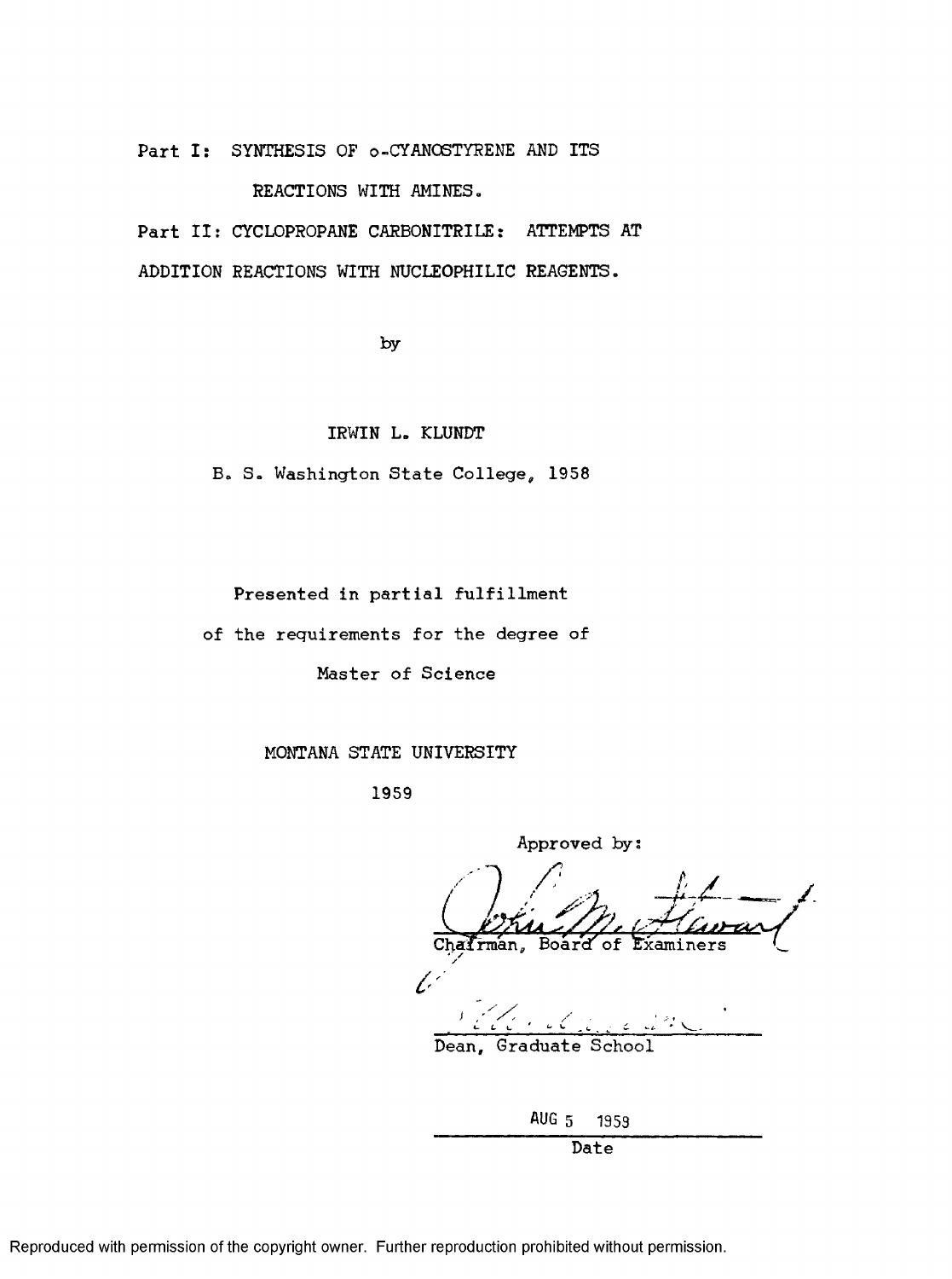**UMI Number: EP39033**

**All rights reserved**

**INFORMATION TO ALL USERS The quality of this reproduction is dependent upon the quality of the copy submitted.**

**In the unlikely event that the author did not send a complete manuscript and there are missing pages, these will be noted. Also, if material had to be removed, a note will indicate the deletion.**



**UMI EP39033**

**Published by ProQuest LLC (2013). Copyright in the Dissertation held by the Author.**

**Microform Edition © ProQuest LLC. All rights reserved. This work is protected against unauthorized copying under Title 17, United States Code**



**ProQuest LLC. 789 East Eisenhower Parkway P.O. Box 1346 Ann Arbor, Ml 48106 -1346**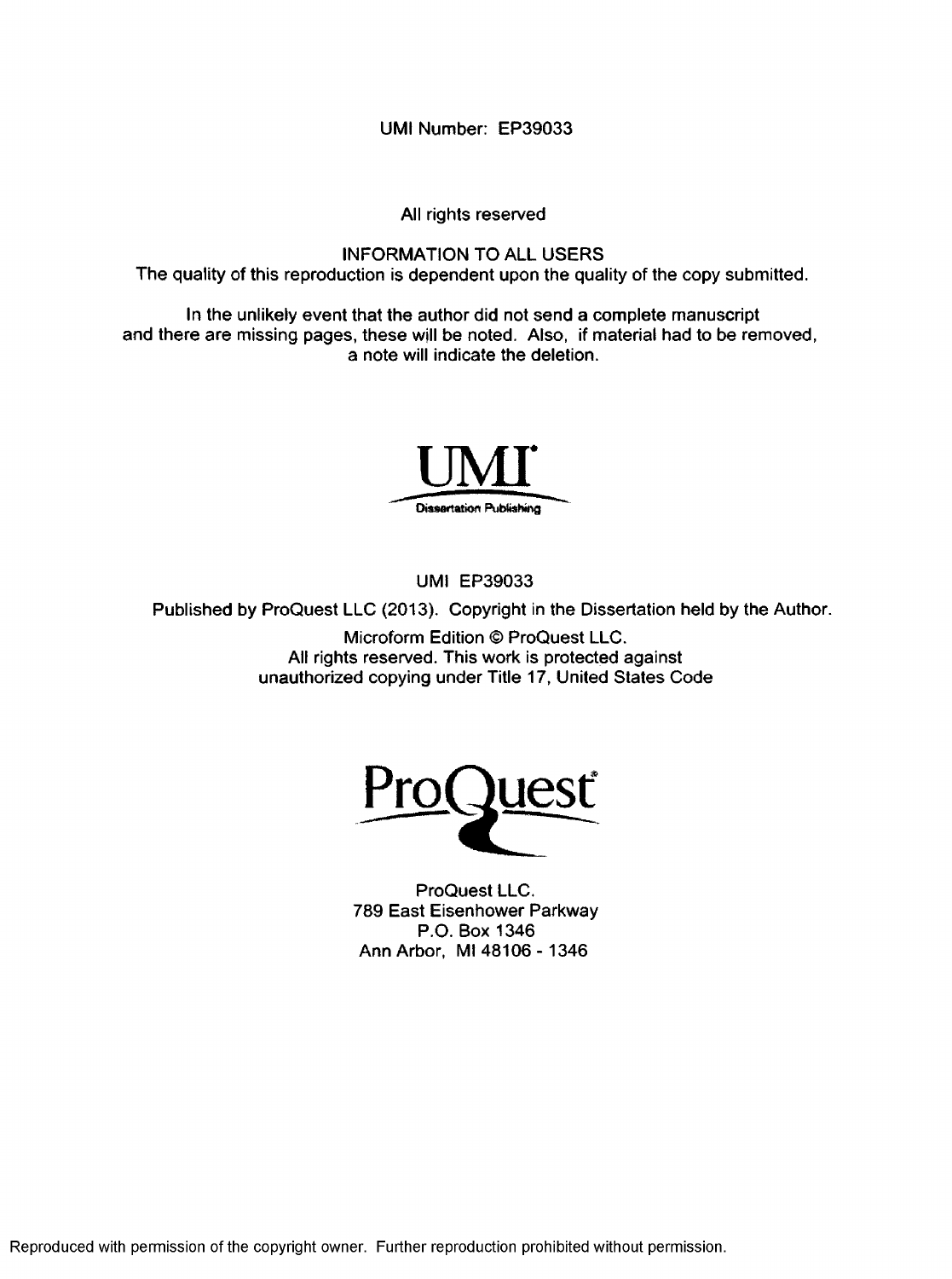## TABLE OF CONTENTS

## PART I

## SYNTHESIS OF o-CYANOSTYRENE AND ITS REACTIONS

## WITH AMINES.

| <b>CHAPTER</b>  |                                                                                                  | <b>PAGE</b>  |
|-----------------|--------------------------------------------------------------------------------------------------|--------------|
| Ι.              |                                                                                                  | 1            |
| II.             |                                                                                                  | $\mathbf{3}$ |
| III.            |                                                                                                  | 7            |
|                 | o-ethylbenzonitrile                                                                              | 7            |
|                 | $o \rightarrow \{o \mid \text{--bromoethyl}\}$ benzonitrile                                      | 8            |
|                 | Trimethyl ammonium bromide adduct of<br>o-(f-bromoethyl) benzonitrile                            | 9            |
|                 | o-cyano- of-phenethyl acetate                                                                    | 9            |
|                 | $o-(\mathcal{A}, \mathcal{A})$ dibromoethyl benzonitrile                                         | 10           |
|                 | Dehydrohalogenation of o-(o(-bromoethyl)<br>benzonitrile with quinoline<br>. . <b>.</b> <i>.</i> | 10           |
|                 | Attempted dehydrohalogenation of o-(6-bromoethyl)<br>benzonitrile with pyridine                  | $\mathbf{1}$ |
|                 | Addition reactions of o-cyanostyrene with amines                                                 | 11           |
|                 |                                                                                                  | $12 \,$      |
| IV <sub>z</sub> | SUMMARY                                                                                          | 13           |
|                 | <b>BIBLIOGRAPHY</b>                                                                              | 14           |

 $\sim 100$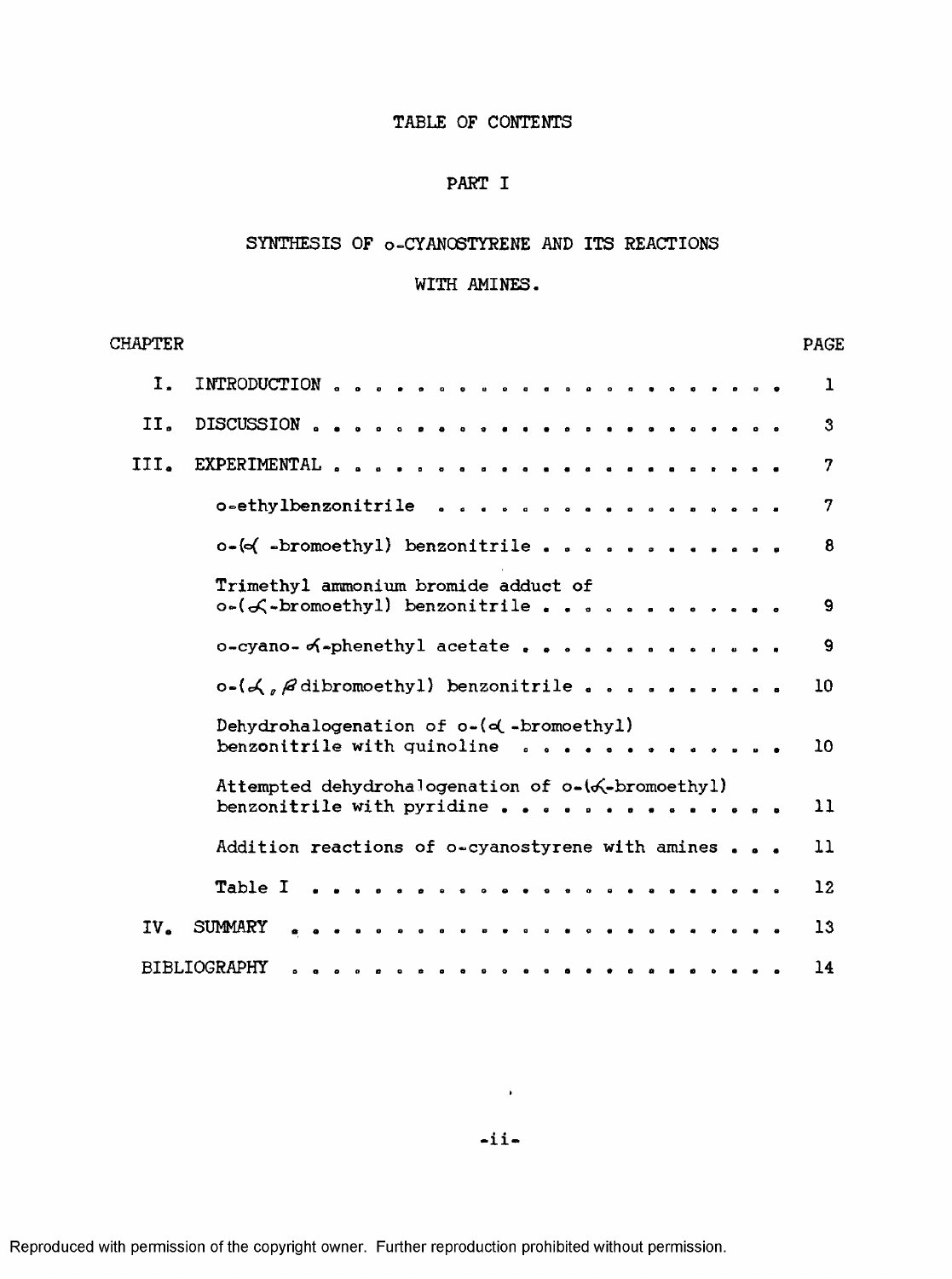## PART II

## CYCLOPROPANE CARBONITRILE: ATTEMPTS AT ADDITION REACTIONS

## WITH NUCLEOPHILIC REAGENTS.

| CHAPTER |                                                                  | <b>PAGE</b> |
|---------|------------------------------------------------------------------|-------------|
| Ι.      |                                                                  | 16          |
| II.     |                                                                  | 20          |
| III.    |                                                                  | 25          |
|         | $\gamma$ -chlorobutyronitrile                                    | 25          |
|         | Cyclopropane carbonitrile                                        | 25          |
|         | Attempted addition of piperidine to cyclopropane<br>carbonitrile |             |
|         | Atmospheric pressure<br>(A)                                      | 26          |
|         | (B)<br>Increased pressure                                        | 26          |
|         | Cyclopropyl methyl ketone                                        | 27          |
|         | Cyclopropyl methyl ketone 2,4 dinitrophenyl-                     |             |
|         |                                                                  | 28          |
| IV.     | SUMMARY                                                          | 29          |
|         |                                                                  | 30          |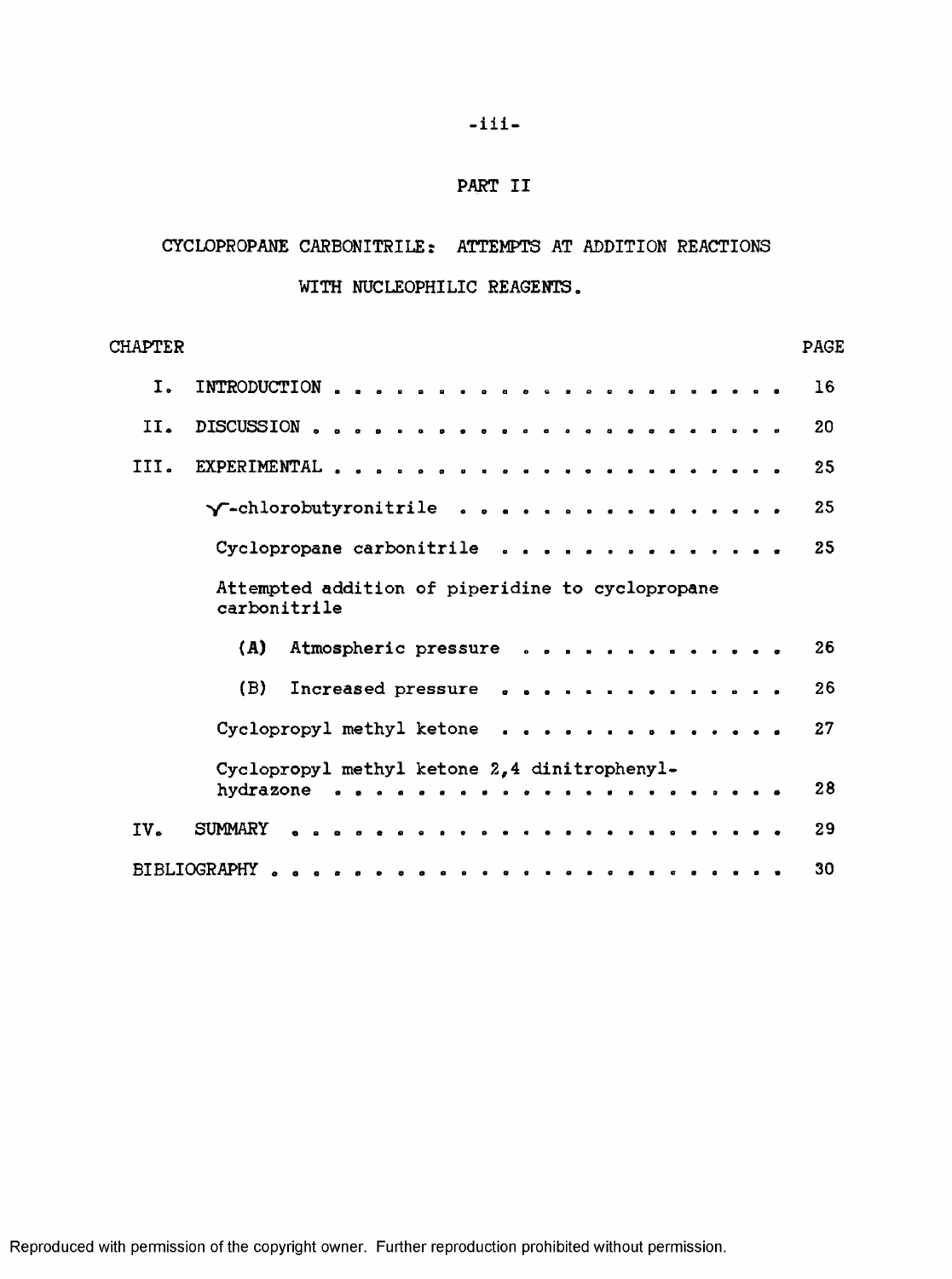Part I

SYNTHESIS OF o-CYANOSTYRENE AND ITS

REACTIONS WITH AMINES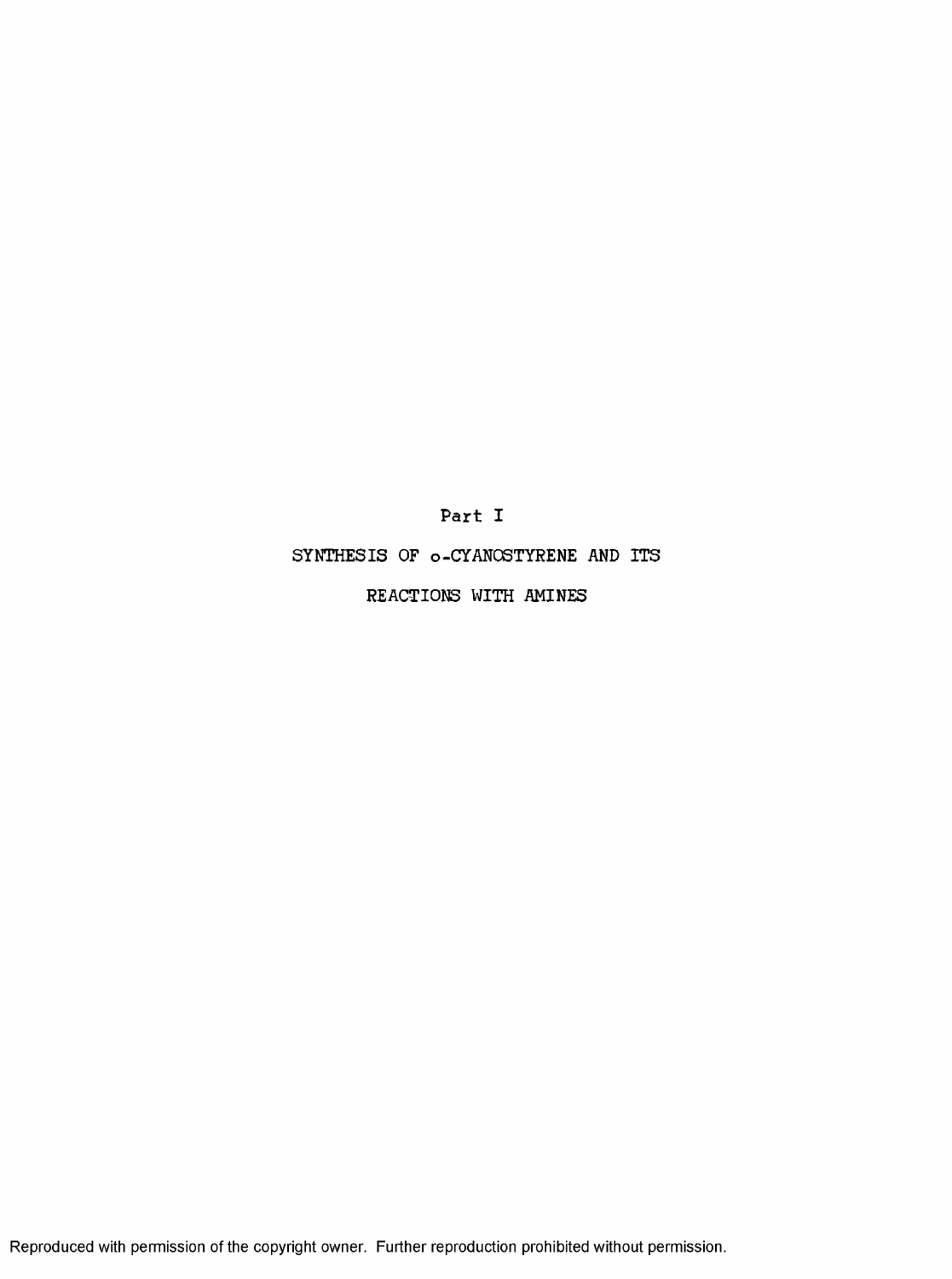## CHAPTER I

## Introduction

o-cyanostyrene,  $\bigotimes_{\text{CN}}^{\text{CH=CH}}$ <sub>2</sub>, may be considered to be a vinylog of acrylonitrile,  $\texttt{CH}_{2}$ =CHCN. Vinylogs are compounds of the type  $A(CH=CH)$ <sub>n</sub>B, in which groups A and B are linked through one or more conjugated vinylene groups. An empirical rule developed by Angeli $^{\mathrm{1}}$ has been useful in correlating effects of this category. It states that substituents, situated ortho or para to each other on a benzene nucleus, behave qualitatively as though they were joined directly. That is, groups A and B in  $A$  and  $A$  may be expected to  $\bigodot$  B

B behave chemically much as they do in A-B. o-cyanostyrene would correspond to the vinylog,  $CH_2=CHCH=CHCN$  (  $2,4$  pentadienenitrile ) of acrylonitrile, in which one conjugated vinylene group is part of the benzene ring. As is explained in Part II of this thesis ( p. 16), compounds which contain an alkene linkage directly connected to a highly electron-withdrawing group or conjugated with it react by addition with nucleophilic reagents which contain labile hydrogen atoms such as,amines, phenols, and mercaptans. Reactions of this type 2 have been carried out on p=cyanostyrene", atroponitrile ( $\propto$ -cyanostrene)  $3$ , and 2,4 pentadienenitrile<sup>4</sup>, and compared with the well known cyanoethylation reaction of acrylonitrile. It was found in the case of p-cyanostyrene that the electronegative effect of the cyano group

-1-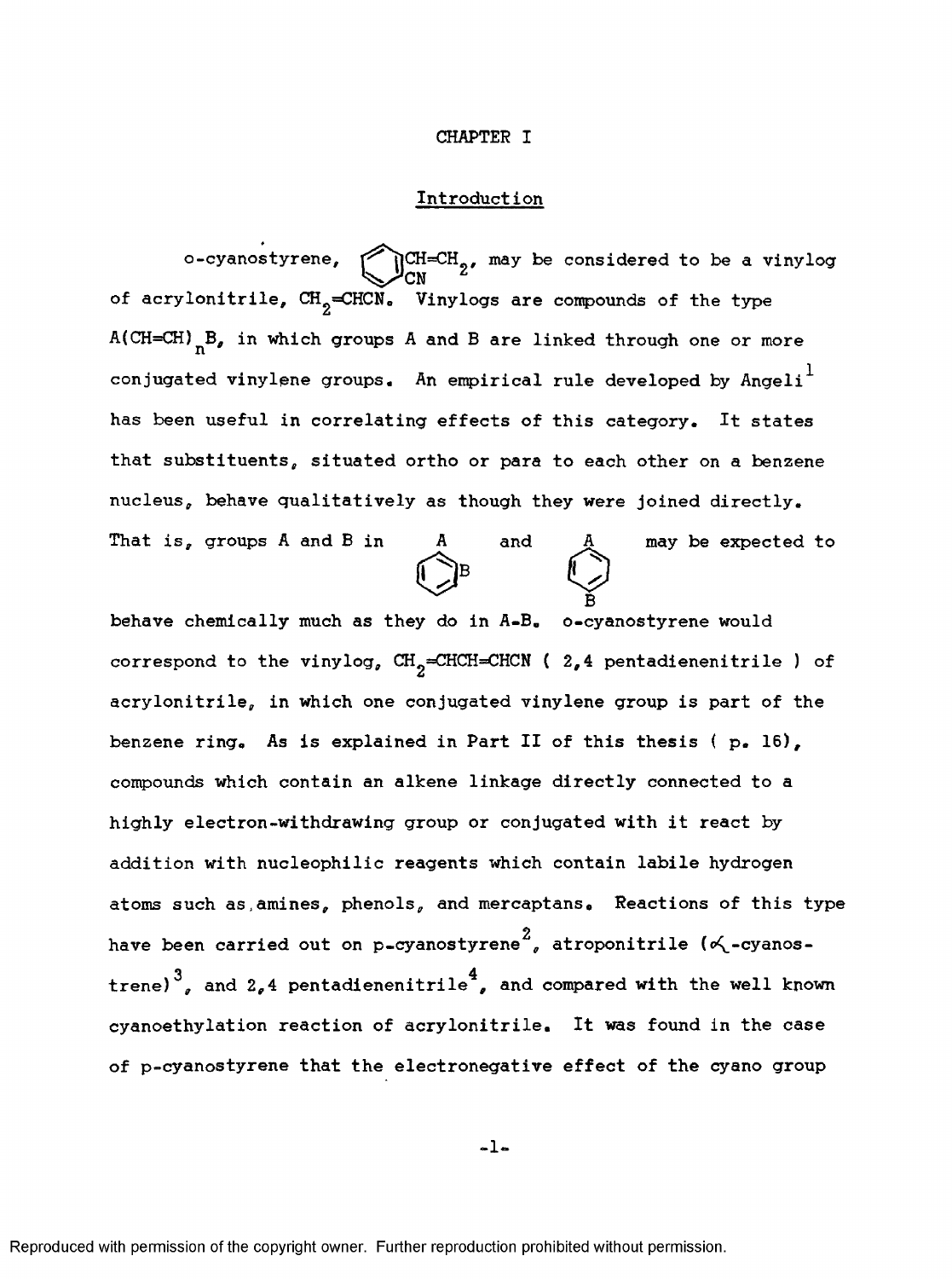is diminished when passed through the benzene ring. This type of reaction has not been carried out on o-cÿanostyrene and it is of interest to determine the effect of the cyano group in the ortho position conjugated with the alkene linkage and to compare the results of addition reactions with nucleophilic reagents with those of the open chain vinylog, 2,4 pentadienenitrile, and with p-cyanostyrene.

o-cyanostyrene has been prepared by Marvel and Hein $^5$  by the decarboxylation of o-cyanocinnamic acid after the following series of reactions:





It also has been prepared as outlined in a British patent to the Wingfoot Corp., Akron, Ohio<sup>6</sup>, according to the following route:



It was impossible to duplicate this latter procedure in this investigation. The reported overall yield of Marvel and Hein was extremely low (5.05%), the final pyrolysis step giving an especially poor yield. Therefore, new synthetic routes to this desired substance were investigated first.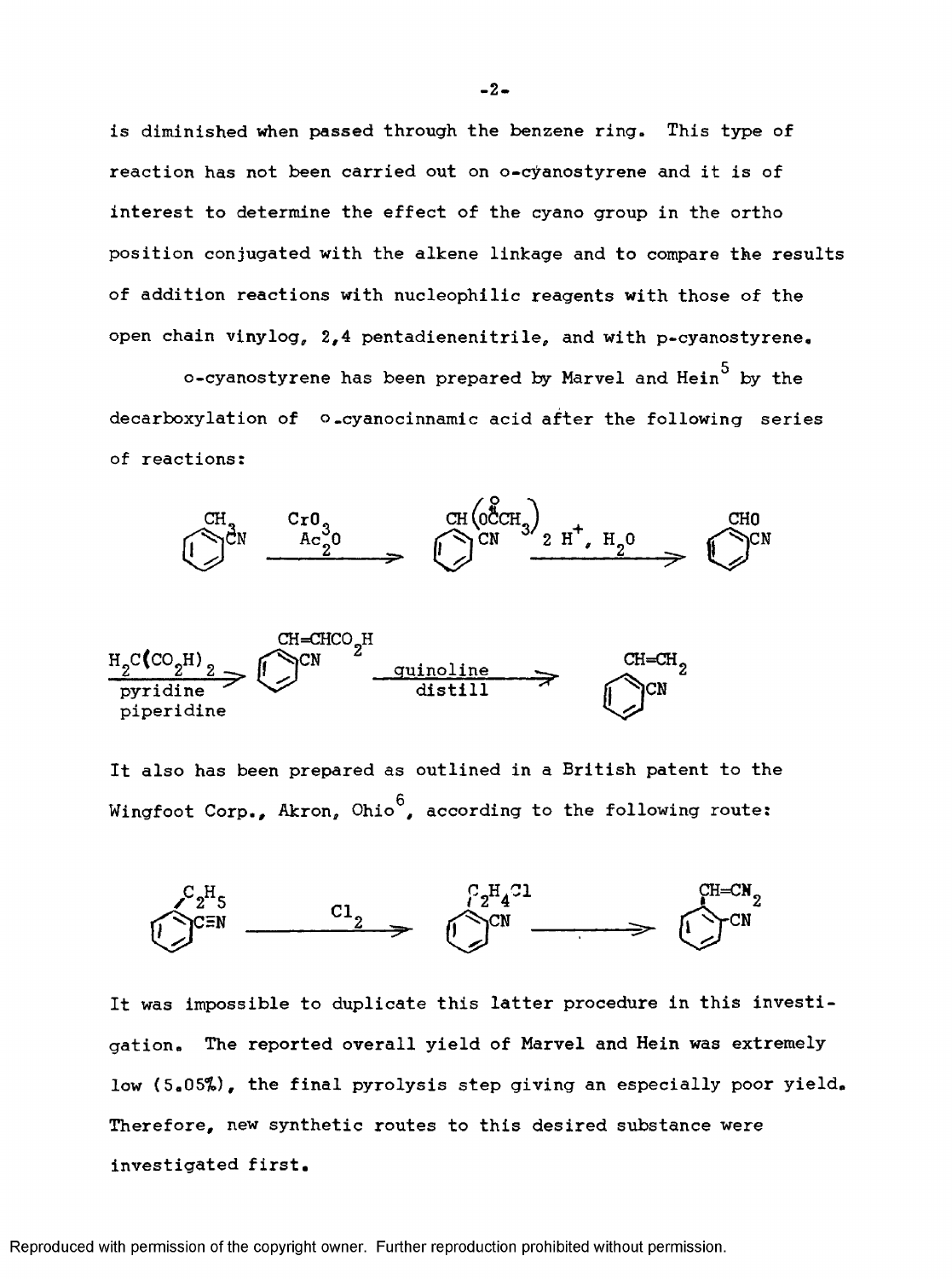#### **CHAPTER 2**

## Discussion

Numerous routes to a new synthesis of o-ocyanostyrene were investigated before a method was found that would produce the desired compound. The method finally used was the pyrolysis of o-cyano- $\alpha$ phenethyl acetate, after the following sequence of reactions:



Several other methods that were tried but did not yield satisfactory results were: (1) the direct dehydrogenation of o-ethylbenzonitrile with chloranil (tetrachloroquinone), (2) pyrolysis of  $o-(\mathcal{K}-b$ romoethyl) benzonitrile ( the general method of the Wingfoot patent), (3) pyrolysis of the trimethyl quaternary ammonium hydroxide adduct of  $o-$  ( $\preccurlyeq$  bromoethyl) benzonitrile, (4) and the dehydrohalogenation of  $o-(\prec b$ romoethyl) benzonitrile with quinoline, pyridine, and sodium amide. In the reaction of o-ethylbenzonitrile with chloranil, starting material was recovered. The reaction of the trimethyl ammonium bromide adduct with silver hydroxide apparently did not occur, as

 $-3-$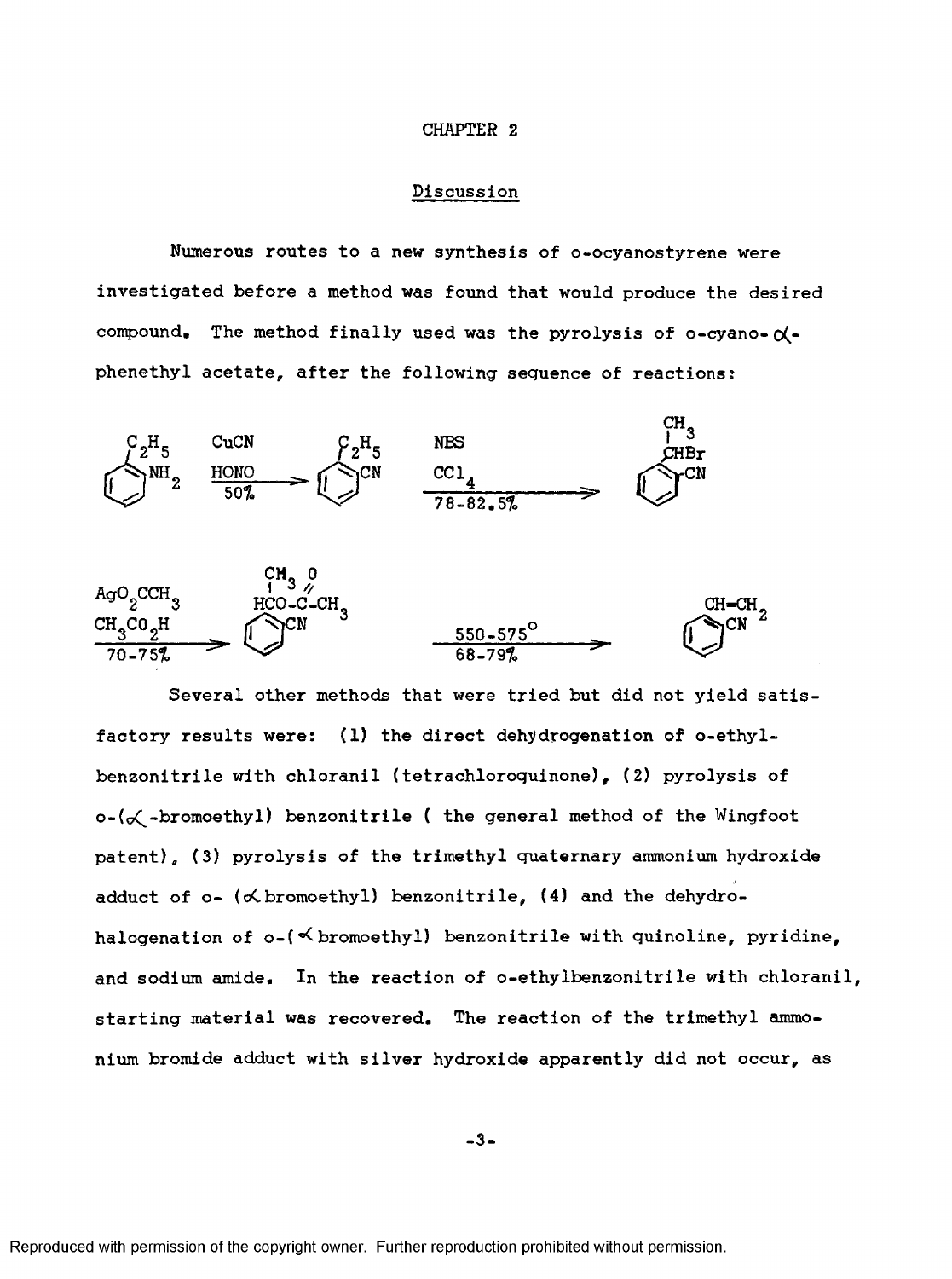starting material was recovered. The reaction of  $o-(\prec b$ romoethyl) benzonitrile with pyridine produced the quaternary ammonium bromide salt instead of causing dehydrohalogenation. The reaction of  $o-(\mathcal{L}-b$ romoethyl) benzonitrile with quinoline, in the presence of hydroquinone as a polymerization inhibitor, formed a tarry residueapparent ly polymeric o-cyanostyrene. The dehydrohalogenation with quinoline was also attempted with N-phenyl-2-naphthylamine as an inhibitor, and a small amount {16%) of material was isolated which took up bromine and also reacted with potassium permanganate. This compound was identified as o-cyanstyrene by converting it to the dibromo derivative and determining its melting point. The attempted dehydrohalgenation of  $o-(\prec-br$ omoethyl) benzonitrile with sodium amide was carried out in liquid ammonia and refluxing benzene. Starting material was recovered from both attempts.

The o-cyanostyrene prepared by pyrolysis of the acetate ester had the same boiling point as that produced by Marvel and Hein but a different refractive index. It reacted with bromine to give the same dibromo derivative. Preparation of o-cyanostyrene by the method of Marvel and Hein showed that the index of refraction which they had reported was incorrect, as both methods of synthesis produced the same physical constants. This reported refractive index is believed to have been incorrectly read or copied by the investigator, since the use of their method gave a product with the same refractive index as that reported in this work. When hydroquinone was used as an inhibitor during the acetate pyrolysis, only 10% yield of the product was obtained. Polymerization had taken place to a large extent.

**-4-**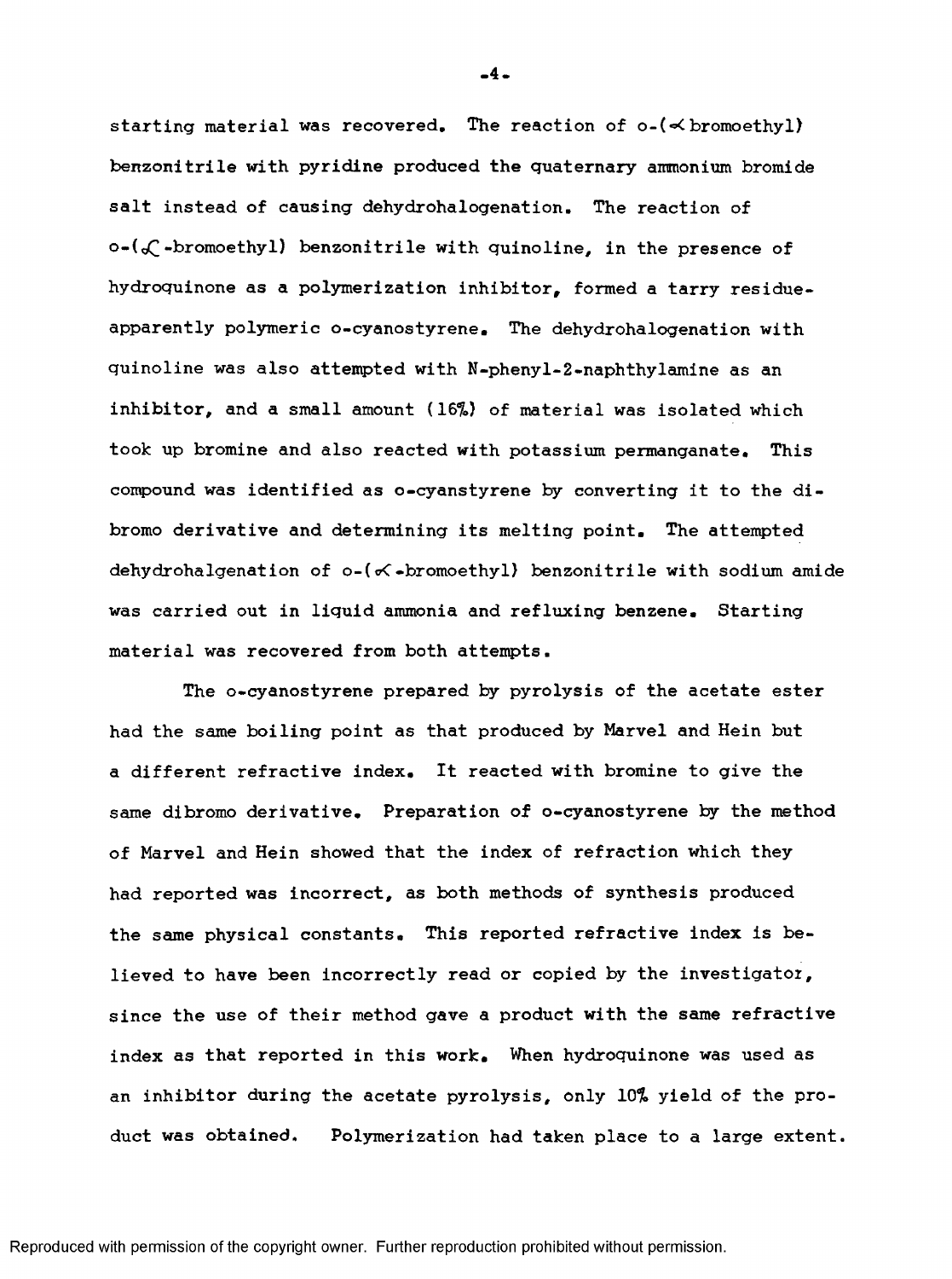The yield was slightly improved (37%) when N-phenyl-2»naphthylamine was used as the inhibitor. It was found that with picric acid as an inhibitor 68-79% of the pure product could be isolated. Also, it was found that if the temperature of the pyrolysis column was above  $600^\circ$ , there was a considerable decrease in the yield of the product. The overall yield of o-cyanostyrene reported by Marvel and Hein was 5.05%, whereas, the method developed in this investigation produced an 18.5-24.4% overall yield.

Piperidine, benzylamine, cyclohexylamine, dimethylamine, morpholine, and n-butylamine were tried as addition reagents with the o-cyanostyrene. The secondary amines reacted much more readily than the primary amines. It appears that o-cyanostyrene is much less active toward addition of nucleophilic reagents across the ethylenic double bond than are some of its vinylogs such as p-cyanostyrene, and  $2<sub>o</sub>4$  pentadienenitrile. Even under the most vigorous conditions the yields of the addition products were low. The catalyst used in all addition reactions was Triton B (benzyltrimethyl ammonium hydroxide). The yields of addition products ranged from 0 - 45% with the order of reactivity being as follows, the most reactive first: dimethylamine, piperidine, butylamine, morpholine, benzylamine, and cyclohexylamine. The physical constants of the addition products are given in Table I. The electron withdrawing effect of the cyano group is apparently not as strong when passed through the conjugated system of a benzene ring as when the cyano group is directly connected to the olefin group ( $\propto$  cyanostyrene), or when the effect is passed through an open chain conjugated system  $(2, 4$  pentadienitrile). Steric

**-5-**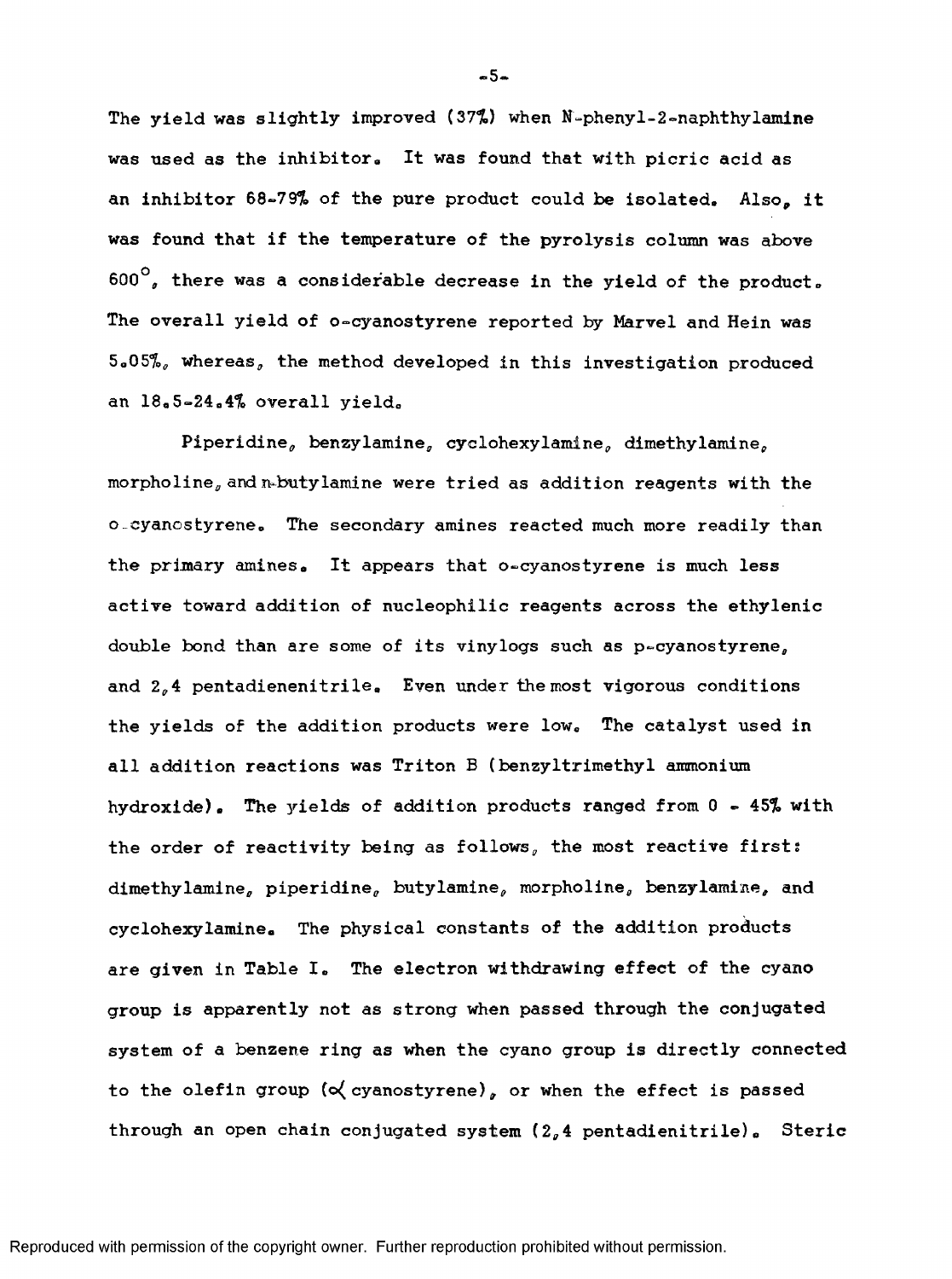hinderance may also play a part in lowering the yields. The reaction of piperidine with o-cyanostyrene and p-cyanostyrene did not produce very good yields of addition product. The yield with o-cyanostyrene being 34% and the yield with p-cyanostyrene being 21%, whereas with K. -cyanostyrene the yield was 56%, In order to avoid any heat decomposition of the amine adducts (which takes place rather readily with amine adducts of other acrylonitriles) the products were isolated without distillation as the amine hydrochloride salts, and the yields are based upon these hydrochlorides.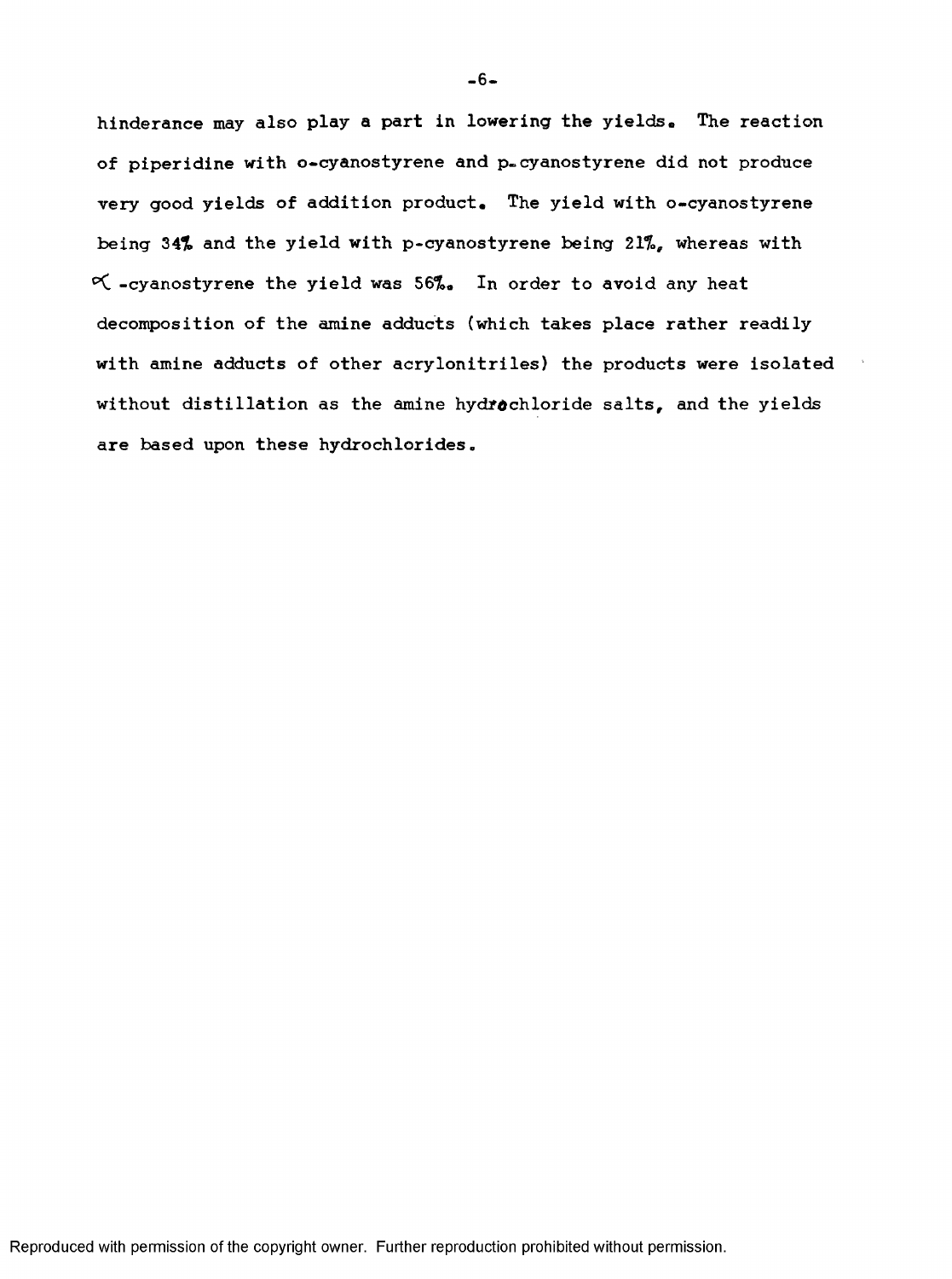#### **CHAPTER III**

# Experimental (a) (b)

7 o-Ethylbenzonitrile′ In a 3 gal. crock was placed 447.8 g. (3.75 moles) of cuprous cyanide, 2,25 liters of water, and enough potassium cyanide to produce a clear solution (about 7,5 moles). Cracked ice then was added to cool the reaction to  $0^\circ$ . While the cuprous cyanide solution was cooling, 363 g, (3,0 moles) of o-ethylaniline was mixed in a 3 gal, crock with 750 ml. of 28% hydrocloric acid and cracked ice (about 3 kg.) to bring the reaction mixture to  $0^\circ$ . A solution of 211 g. (3.05 moles) of sodium nitrite in 600 ml. of water was added with stirring to the amine hydrochloride. The temperature was kept at  $0 - 5^{\circ}$  by the addition of cracked ice. At the completion of the addition of sodium nitrite the reaction mixture showed a distinct reaction for free nitrous acid on starch-iodine paper. This mixture was neutralized with dry sodium carbonate, using litmus paper to determine the end point.

The cuprous cyanide solution was cooled to  $0^{\circ}$  and 750 ml. of toluene was added. To this mixture was added the cold diazonium

(a) Carbon, hydrogen, nitrogen, and bromine analyses were done by Geller Microanalytical Laboratories, Bardonia, New York,

(b) Chlorine analyses were preformed by the author according to the procedure described in Blib., ref. 8.

-7-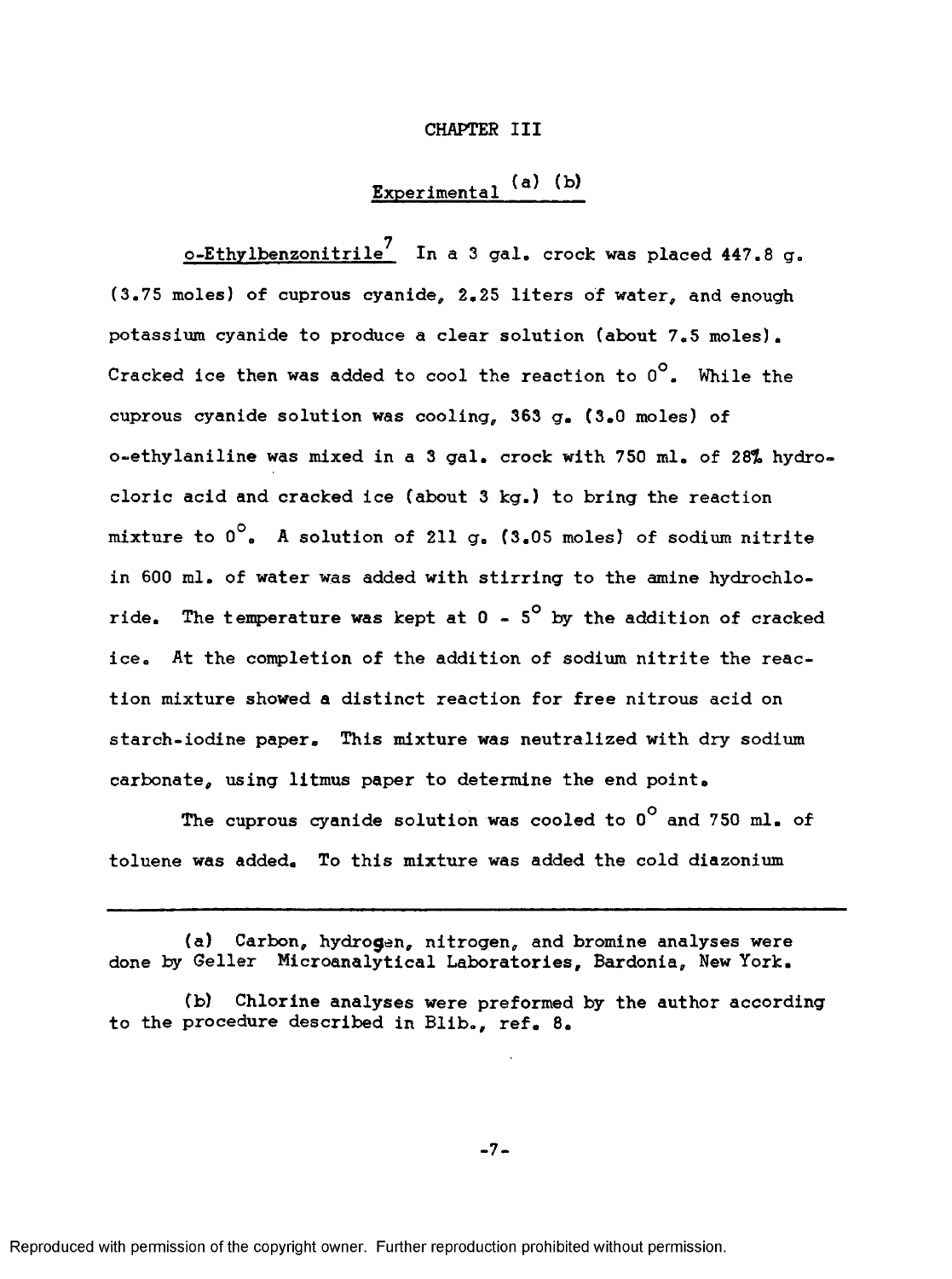solution. During the addition, which takes about 20 minutes, such vigorous stirring was maintained that the toluene on the surface was constantly drawn down to the stirrer, and the temperature was maintained at  $0 - 5^{\circ}$  by the addition of cracked ice. At the completion of the addition of the diazonium solution, the mixture was stirred and maintained at  $0^{\circ}$  for an additional 30 minutes, and then allowed to rise to room temperature, which required about 3 hrs. The stirring was continued for 2 hrs. at room temperature, following which the reaction mixture was heated to  $50^\circ$  without stirring. The reaction was then allowed to cool to room temperature and the aqueous layer was drawn off by a siphon and extracted with benzene. The combined organic layers were steam distilled and the organic material which steam distilled was fractionally distilled, after removal of the solvent under reduced pressure, yielding 200 g. (50%) of the desired product,  $b_z p_s$  91-93<sup>°</sup> 94  $(12 \text{ mm.})$ ,  $n_{\overline{D}}^{2}$  1.5218.

o-( $\mathsf{C}\text{-}\mathsf{Bromochyll}$  benzonitrile In a 1-liter flask fitted with a reflux condenser (protected by a calcium chloride drying tube) was placed 60 g. (0.46 mole) of o-ethylbenzonitrile, 82 g. (0.46 mole) of N-bromosuccinimide, 5.5 g. (5 mole per cent based on NBS) of benzoyl peroxide, and 350 ml, of carbon tetrachloride. The reaction was illuminated with a 235 watt sun lamp and heated under reflux for  $2\frac{1}{2}$  hours, cooled, and filtered to remove the succinimide. The solvent was then removed under reduced pressure and the residual material was fractionally distilled to yield 79.4 g, (82.5%) of a pale yellow liquid, b.p. 99° (2-3 mm.),  $n^{20}$  1.5759.

Anal. Calcd. for C<sub>9</sub>H<sub>8</sub>BrN: Br, 38.04. Found: Br, 38.04.

**-8-**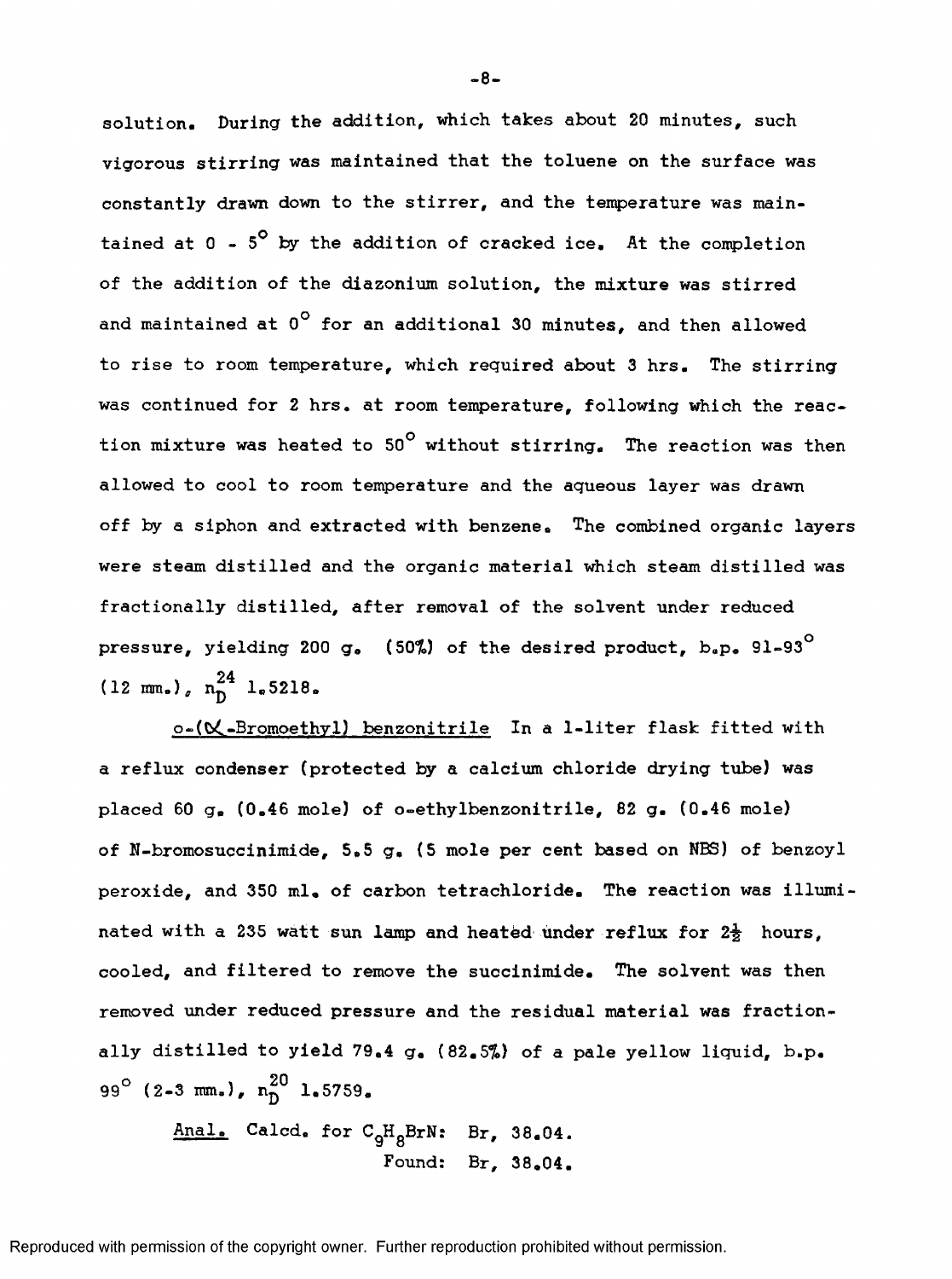Trimethyl ammonium bromide adduct of  $o-(\mathsf{Q}'*)$ romoethyl) benzonitrile. In a 500 ml. flask was placed 350 ml. of cold benzene, 75 ml. (49 g., 1.0 mole) of trimethyl amine, and 21 g. (0.1 mole) of  $o-(a\xi-bromo$ ethyl) benzonitrile. This was allowed to stand at room temperature for 8 days. It then was filtered and the solid was recrystallized from an absolute ethanol-ether mixture. The product, 14.75 g. (55%), crystallized as flat white plates, m.p. 166,5-167.2.

Anal. Calcd. for  $C_{12}H_{17}BrN_2$ : N, 10.41. Found: N, 10,36,

o-Cyano- *oi* -phenethvl acetate In a 1-liter flask fitted with a reflux condenser (protected with a calcium chloride drying tube), stirrer, and dropping funnel was placed 83 g, (0,50 mole) of silver acetate and 400 ml, of glacial acetic acid. To this was added dropwise over 2 hrs. 79 g.  $(0.38 \text{ mole})$  of  $o-(\alpha-\text{bromoethyl})$  benzonitrile. The addition was carried out with the acetic acid just starting to reflux and with rapid stirring. After the addition was complete, the reaction was stirred for an additional 9 hrs., cooled, and the silver bromide was filtered off. The solution was then diluted with 4 liters of water and extracted with ether six times. The ether was stripped and the crude product was distilled at reduced pressure to yield 53 g, (75%) of colorless liquid, b.p. 95-97<sup>°</sup> (0.5 mm.),  $n_0^{20}$  1.5120.

Anal. Calcd. for  $C_{11}H_{11}NO_2$ : C, 69.84; H, 5.82; N, 7.43. Found: C, 68.94; H, 5.88; N, 8.15.

o-Cyanostyrene A Vicor pyrolysis tube filled with pieces of Vicor tubing was heated to a temperature of 550-575° in a vertical electrical heater and 26 g. (0.14 mole) of  $o$ -cyano-o $\mathcal{L}$ -phenethyl acetate

**-9-**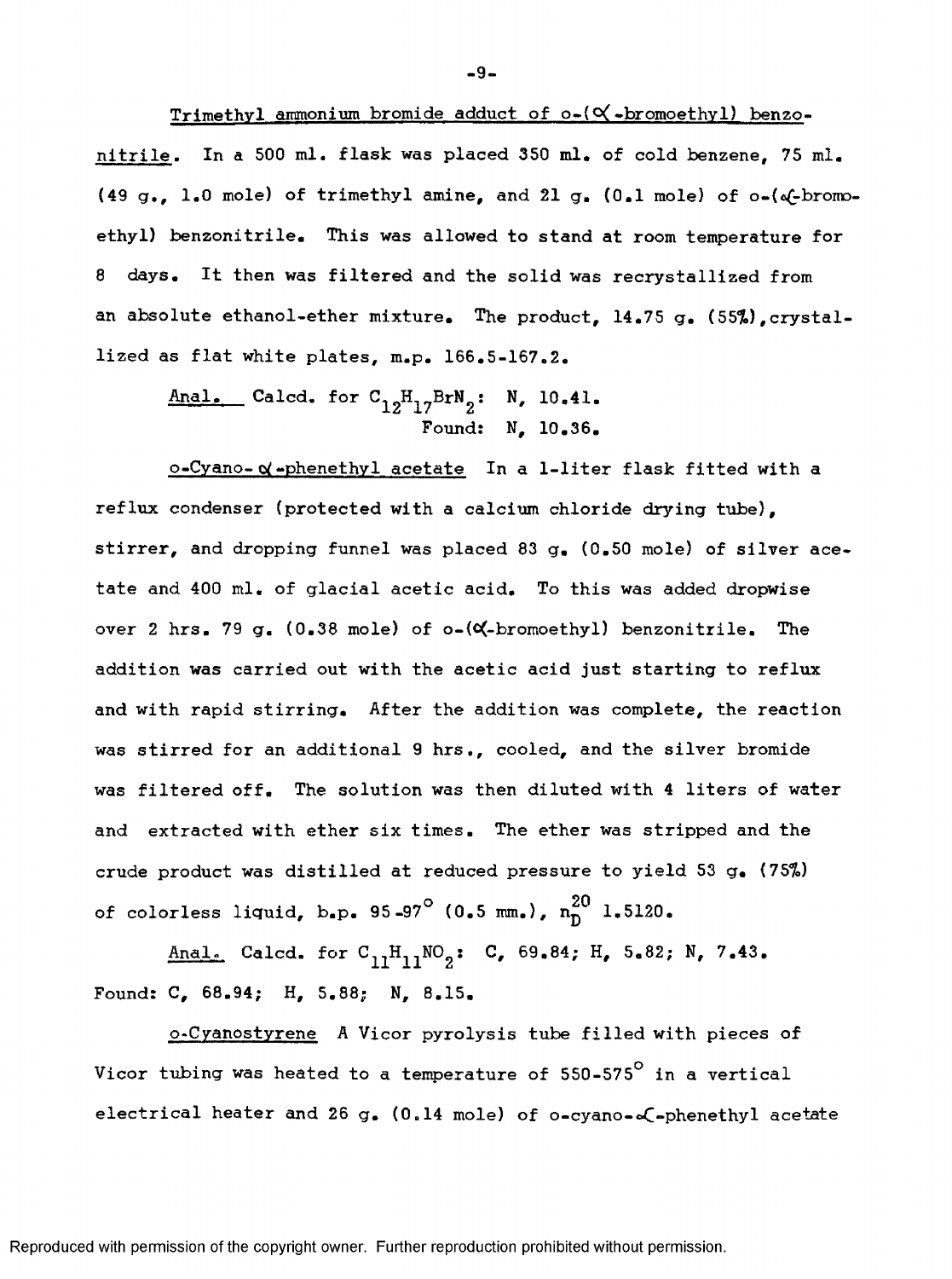containlng a small amount of picric acid was dropped through it over a period of 35 minutes. The receiver contained some picric acid and was cooled in an ice bath. Distillation of the pyrolysis mixture in an Argon atmosphere gave 14,28 g, {78%) of a colorless liquid, b.p.  $70-72^{\circ}$  (3 mm.),  $n_{\text{D}}^{20}$  1.5650. (see p. 4).

Anal. Calcd. for  $C^H_qH^N$ : C, 83.69; H, 5.46. Found:  $C$ .

 $o-(\alpha)$ ,  $\beta$  dibromoethyl) benzonitrile A sample of o-cyanostyrene was dissolved in glacial acetic acid and an excess of bromine added. The reaction mixture was allowed to stand for 15 minutes, diluted with water, cooled and extracted with ether. The ether was dried over anhydrous magnesium sulfate. The ether was removed under reduced pressure and the crude material was recrystallized from an ethanol-water mixture to yield a white solid, m.p.  $85-86^\circ$ ; Lit.<sup>5</sup>  $86-86.5^\circ$ .

Dehydrohalogenation of o-6< bromoethyl) benzonitrile with quinoline Quinoline (10 g.) containing some N-phenyl-2-naphthylamine, was placed in a 300 ml, 3-necked flask and heated under reduced pressure such that its boiling point was about 170°. To it was added slowly 10 g. (0.047 mole) of o-(o bromoethyl) benzonitrile containing N-phenyl-2-naphthylamine. The heat was increased to about  $190^{\circ}$  to give equal rates of distillation and addition. The distillate was taken up in ether and extracted with 3 N hydrochloric acid. The ether solution was dried over anhydrous calcium chloride. Removal of the ether and fractional distillation of the crude product yielded 1 g. (16%) of a colorless liquid, b.p. 103-105<sup>°</sup> (15 mm.);  $n_D^{25}$  1.5610. Lit.<sup>5</sup> b.p. 53° (0.15 mm.),  $n^{20}$  1.5756. (see p. 4).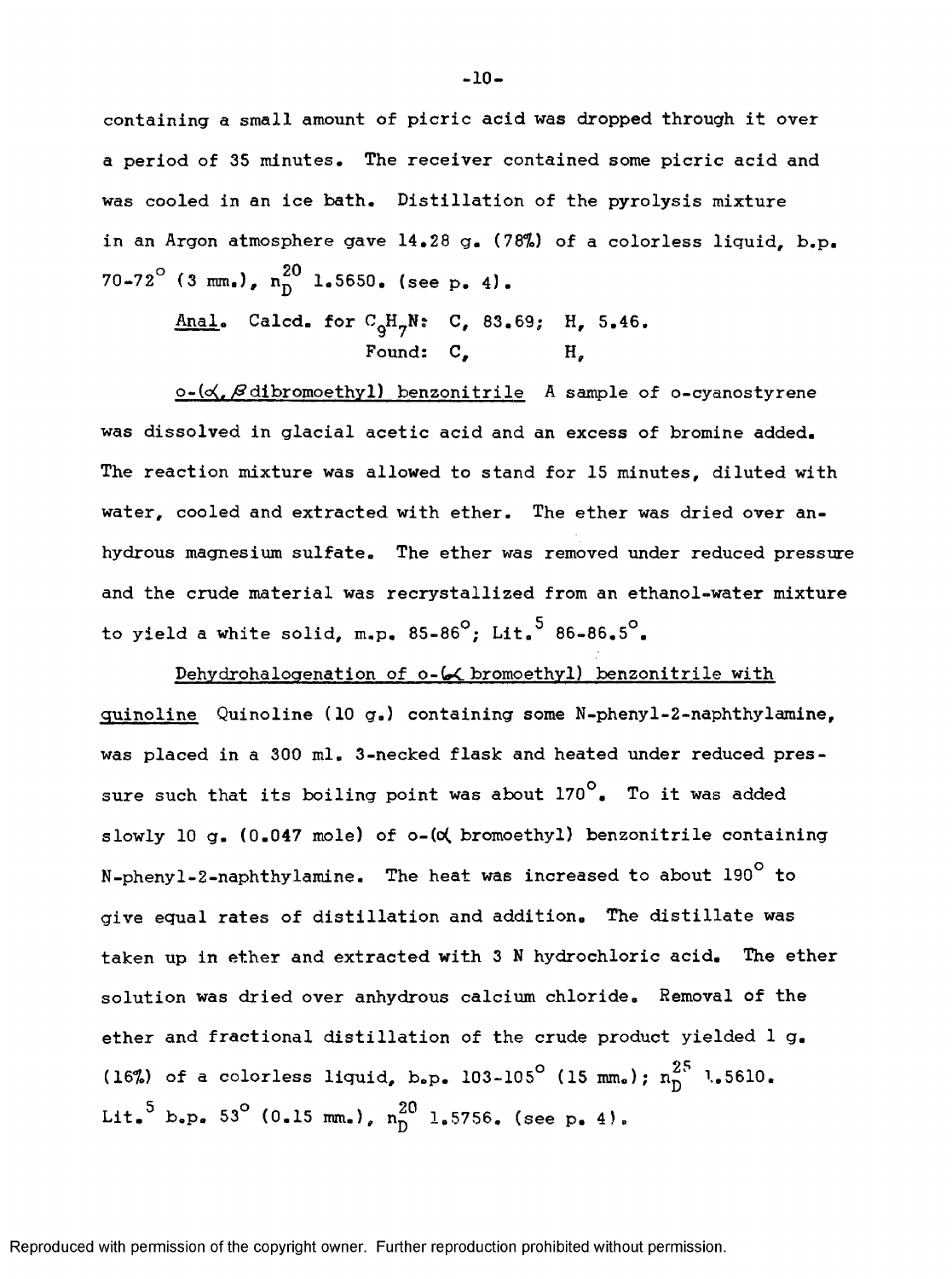**-11-**

## Attempted dehydrohalogenation of o-(<- bromoethyl) benzo-

nitrile. In a pressure bottle was placed 10 g. (0.05 mole) of  $o-(\prec-bromoethyl)$  benzonitrile and 8 g. (0.10 mole) of pyridine. The bottle was sealed and allowed to stand 18 hrs. and heated at 130-145° for 6 hrs. The reaction mixture was filtered and 11 g. of solid was recovered (m.p. 176,5-178). Based on the quaternary ammonium bromide salt this is a 77% yield. The liquid was distilled and was found to be pyridine.

Reaction of o-cyanostyrene with amines. In a pressure bottle was placed a two-fold excess of the desired amine, 4 drops of Triton B, and the desired amount of o-cyanostyrene. The bottle was sealed and heated on a steam bath for 4 hrs, and then allowed to stand for 24 hrs. at room temperature. The reaction mixture was taken up in benzene and washed several times with water. The benzene layer was dried over anhydrous magnesium sulfate, filtered, and dry hydrogen chloride was passed through it. The hydrochloride salt was then filtered and recrystallized from acetone.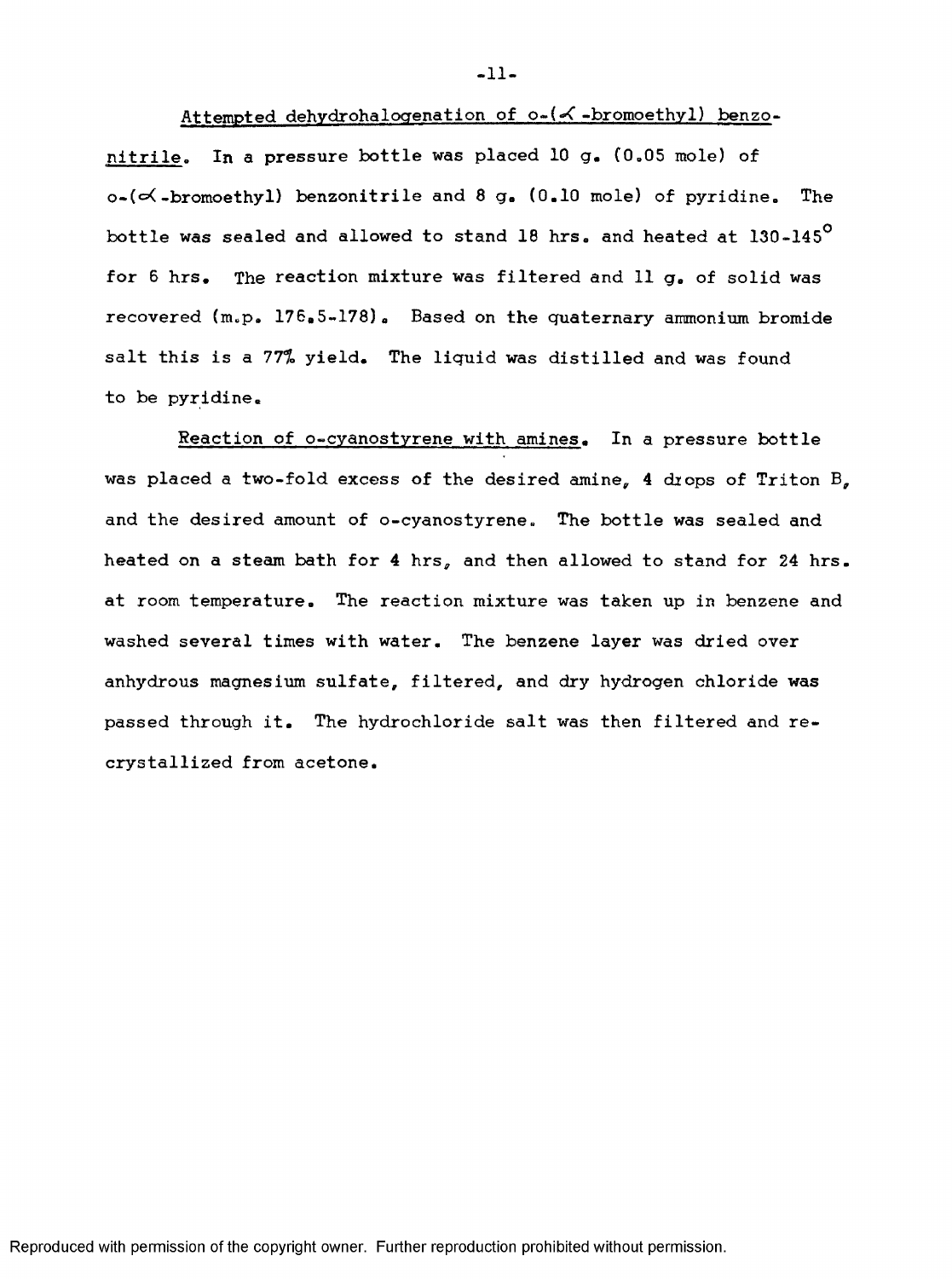## TABLE I

Hydrochloride Salts of N-substituted  $\beta$ -(o-cyanophenethyl) amines

$$
\bigcup_{\substack{CH_2CH_2NH\\ \bigcup\hspace{1.5em}CN}}^{CH_2CH_2NH \ (R) \ R' \ .HC1}
$$

| Amine used      | Crude<br>Yield<br>% | Hydrochloride<br>$M_{\circ}P_{\circ}$ . | $M_{o}P_{o}$ . | Pure Hydrochloride<br>per cent<br>Calcd. | Chlorine<br>Found |  |
|-----------------|---------------------|-----------------------------------------|----------------|------------------------------------------|-------------------|--|
| piperidine      | 34                  | $187 - 200$                             | $209 - 212$    | 14.14                                    | 14.19             |  |
| butylamine      | 14                  | 0i1                                     |                |                                          |                   |  |
| cyclohexylamine | 0                   |                                         |                |                                          |                   |  |
| benzylamine     | 0                   |                                         |                |                                          |                   |  |
| dimethylamine   | 46                  | 151-154                                 | 153-155        | 16.83                                    | 16.66             |  |
| morpholine      | 14                  | 190-200                                 | $237 - 240$    | 14.03                                    |                   |  |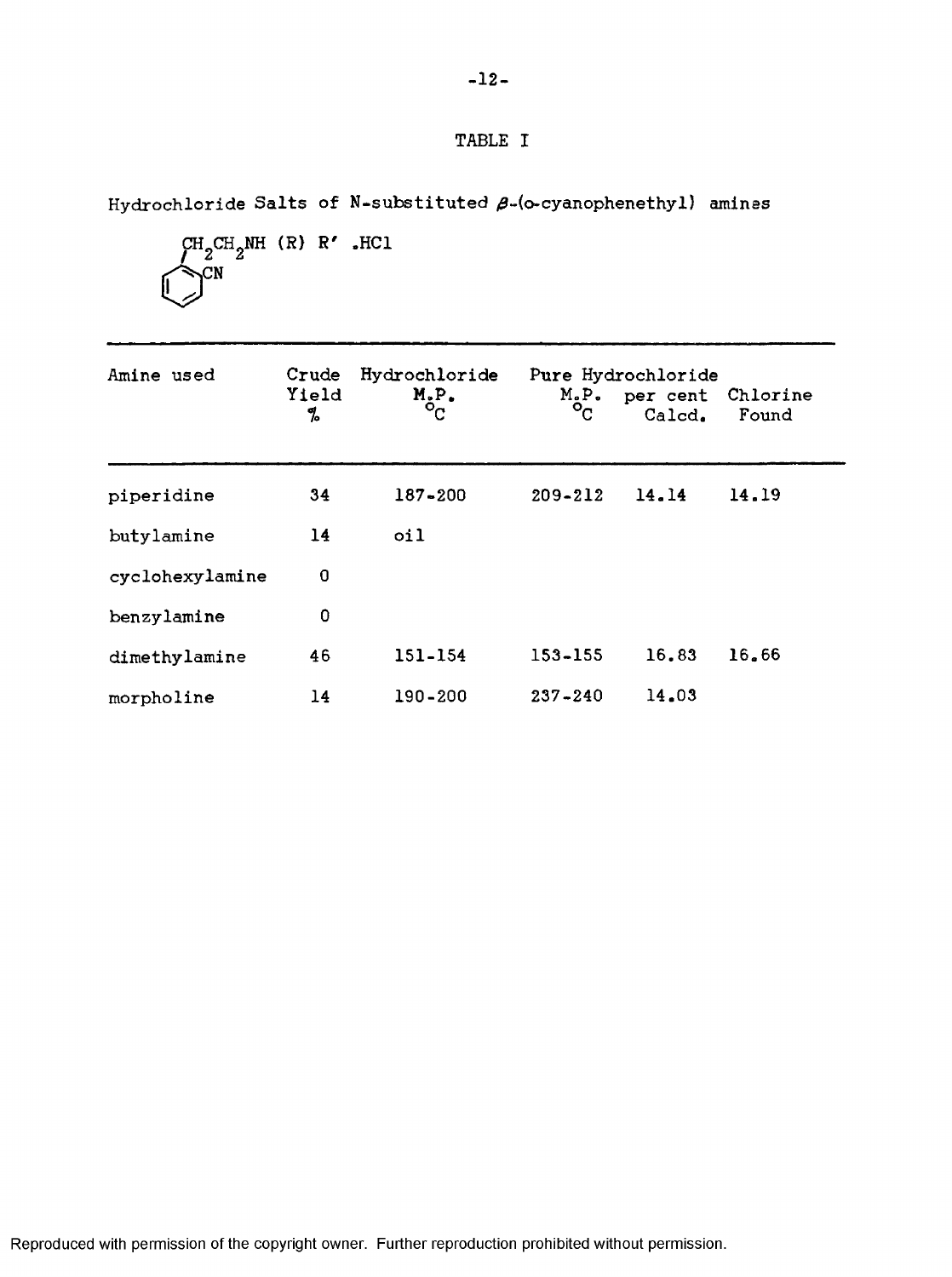### CHAPTER IV

#### Summary

(a) Various routes to a new synthesis of o-cyanostyrene were investigated.

(b) o-cyanostyrene was prepared according to the following route: o-ethylaniline sethylbenzonitrile setherwise ethyl) benzonitrile o-cyano-< -phenethyl acetate po-cyanostyrene.

(c) The addition reactions of o-cyanostyrene with n-butylamine, piperdine, benzylamine, dimethylamine, morpholine, and cyclohexy lamine were studied.

-13.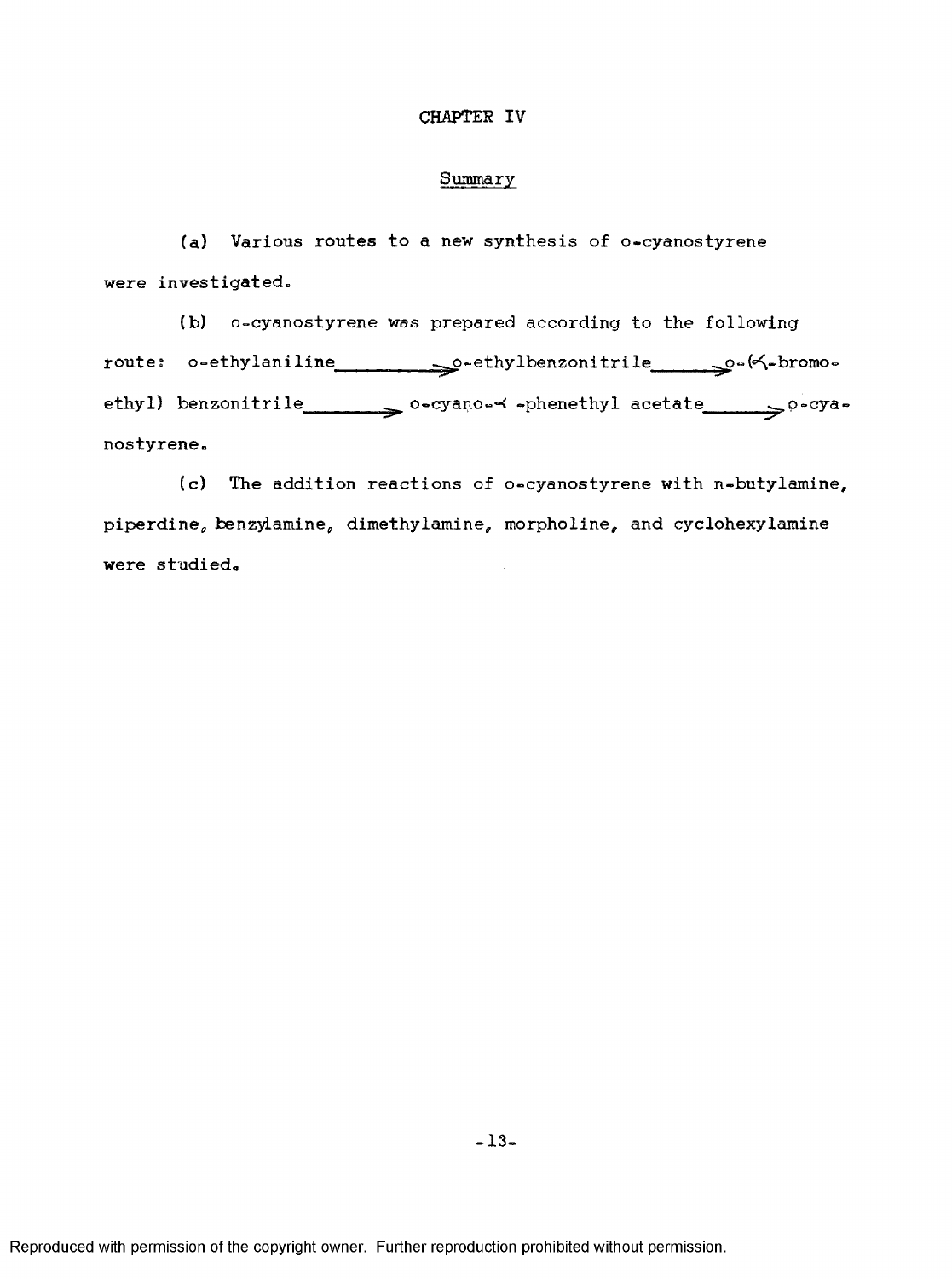#### BIBLIOGRAPHY

- 1. R. C. Fuson, Advanced Organic Chemistry, John Wiley and Sons, New York, 1958, p. 284.
- 2. C. H. Chang, Masters Thesis, Montana State University, (1955).
- 3. J. M. Stewart and C. H. Chang, J. Org. Chem. 21, 635, (1956).
- 4. J. M. Stewart, J. Am. Chem. Soc., 76, 3228, (1954).
- 5. C. 8, Marvel and D. W. Hein, J, Am. Chem, Soc., 70, 1895, (1948),
- 6. Wingfoot Corp., Brit, Pat. 571,829, (C. A., 41\_, 3322, (1947),
- 7. H. Gilman and A. H. Blatt, Ed., Organic Syntheses, Col, Vol. I, p. 514.
- 8. I, M, Kolthoff and E. B, Sandell. Textbook of Quantitative Inorganic Analysis, The Macmillan Company, New York, 1956, p. 546 procedure 2.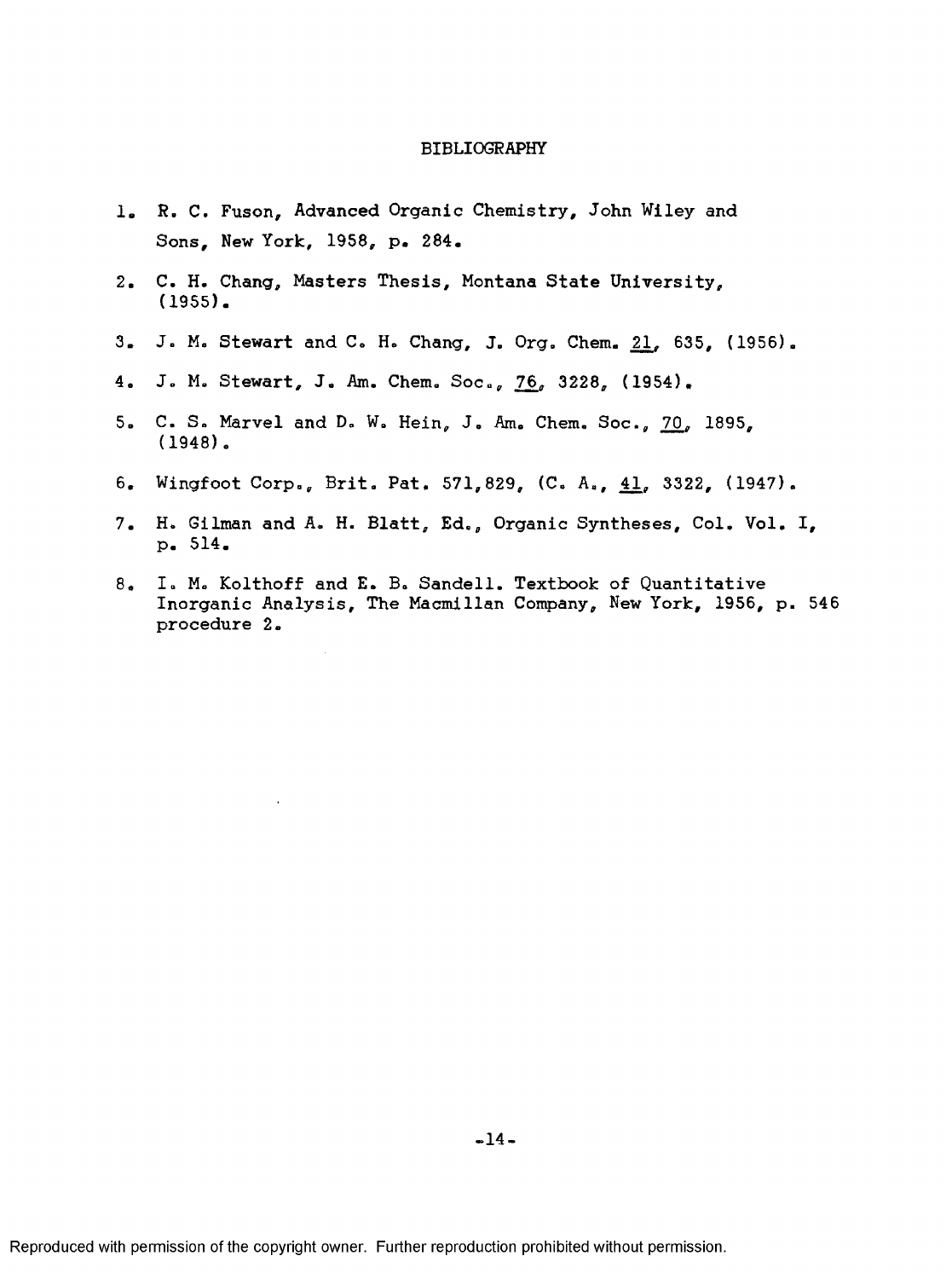**Part II**

# CYCLOPROPANE CARBONITRILE: ATTEMPTS AT ADDITION

## REACTIONS WITH NUCLEOPHILIC REAGENTS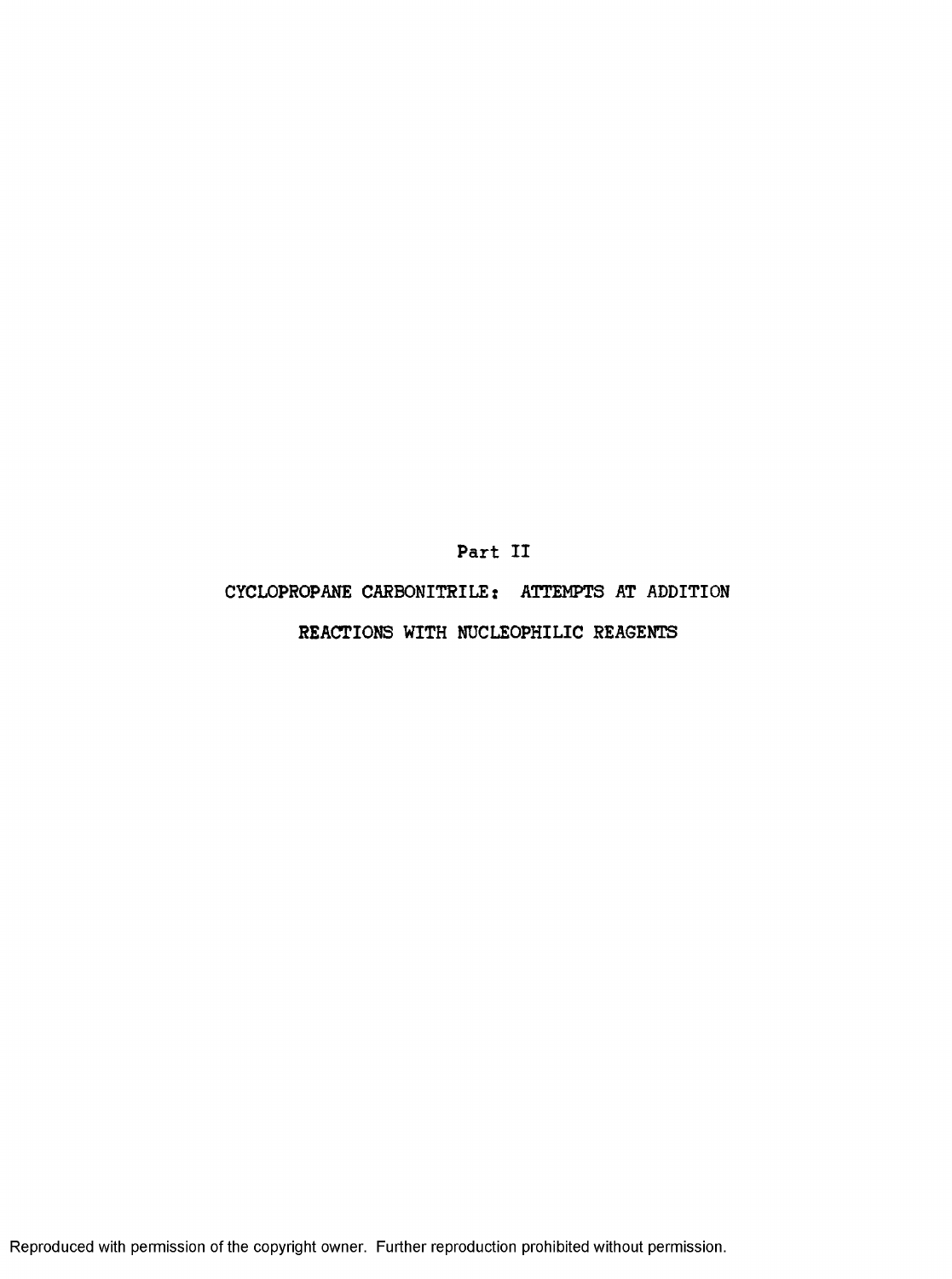#### **CHAPTER I**

## **Introduction**

Simple olefins react as nucleophilic substances in their addition reactions, but the addition of a strong electron withdrawing group, such as cyano, to one of the carbon atoms connected by the double bond causes this double bond to now react as an electrophilic group, adding such nucleophilic reagents as amines, alcohols, and mercaptans.



(Here, R is alkyl or aryl group; Z is S, N, or 0 atom)

The addition reactions of acrylonitrile ( $CH<sub>9</sub>=CH-CN$ ) and some of its homo logs have been studied in great detail. Acrylonitrile reacts readily with amines, alcohols, and mercaptans to form the corresponding 2-cyanoethylamines, 2-cyanoethylethers, and 2-cyanoethylsulfides.

In general, amines add very readily to acrylonitrile, but the ease of addition varies considerably. With those amines which react slowly, an acidic or basic catalyst is desirable; with some amines a catalyst is essential.  $^1$  Presumably the stepwise mechanism for the reaction in these cases may take place as follows :

-16-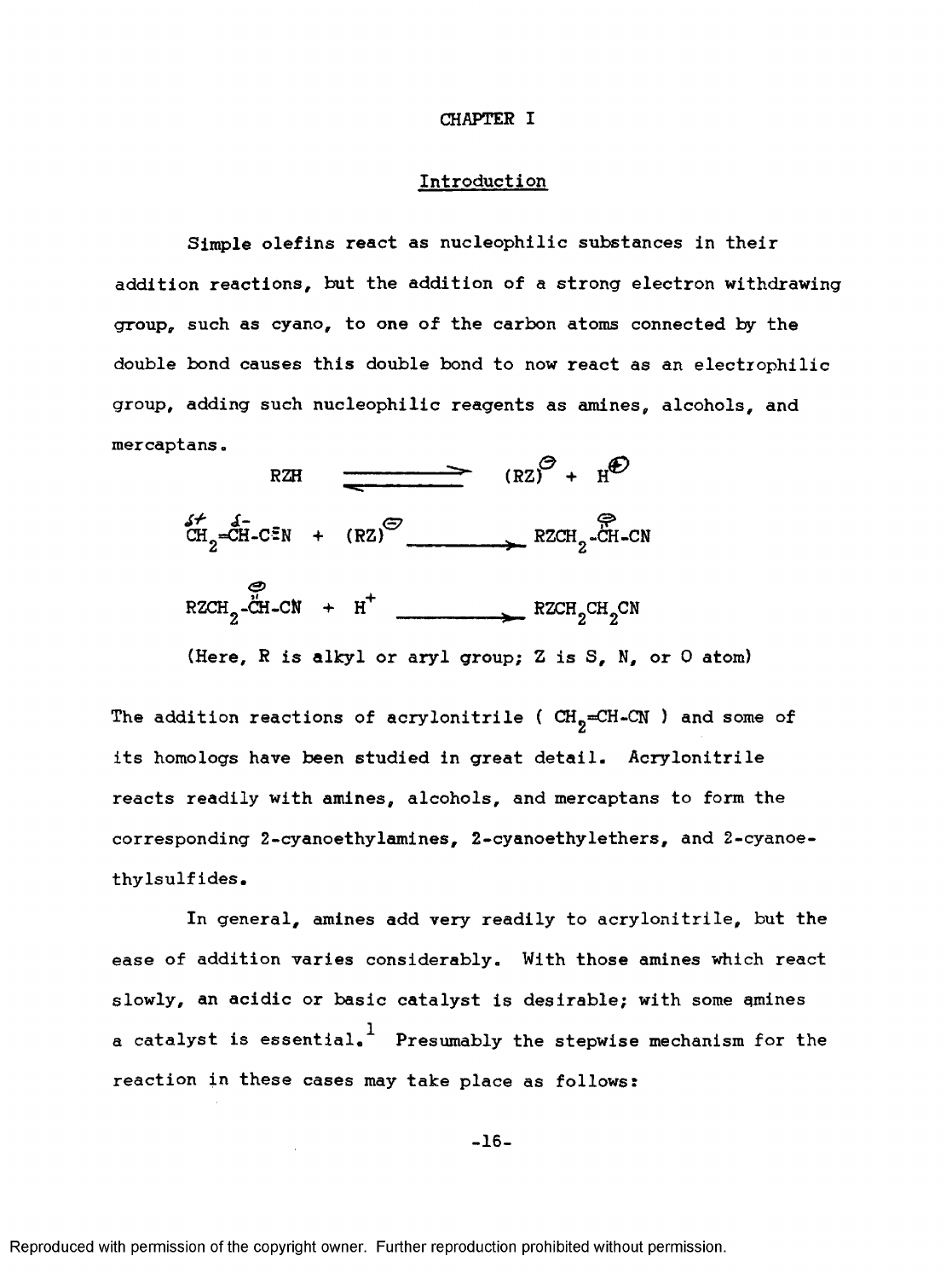

Primary amines, in which there are two labile hydrogen atoms attached to the nitrogen atom, may react with one or two moles of acrylonitrile. Low temperatures favor the addition of one mole of acrylonitrile whereas high temperatures result in the addition of the initial secondary amine to a second molecule of acrylonitrite, especially if there is an excess of the nitrile.



Since the first preparation of cyclopropane and the presentation of the fa**m**ous Strain Theory<sup>2</sup> of Baeyer's it has been postulated that the reactivity of cyclopropane should be quite high because of the large deviation in the bond angle from the normal bond angle of the carbon atom. In cyclopropane the three carbon atoms must form an angle of 60° with each other.



Figure 1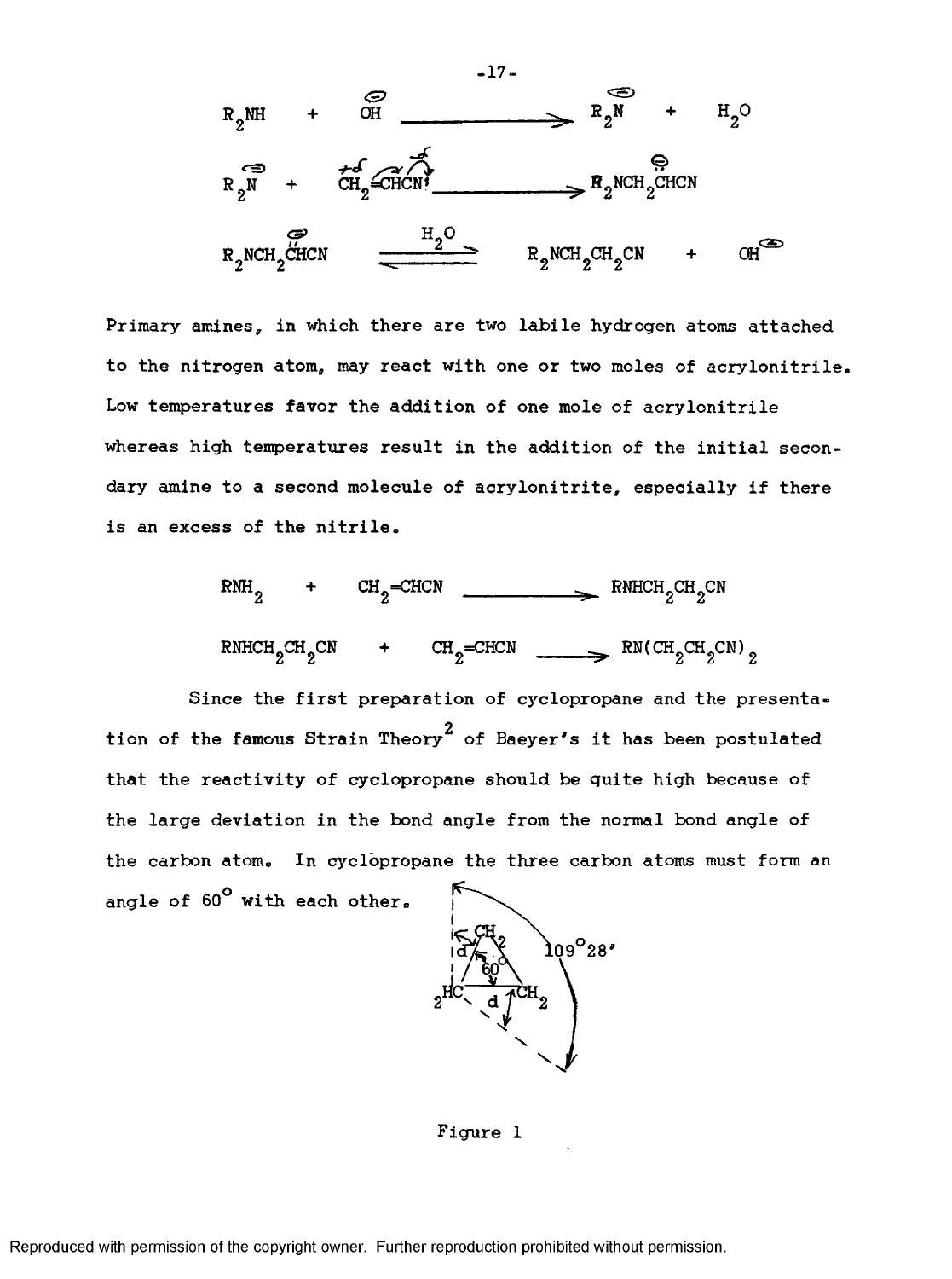Baeyer considered the preferred angle between any two valences of a single carbon atom to be  $109^{\circ}28'$ . It is possible, however, for this angle to be allowed; such an alteration in the preferred angle leads to a condition of strain, the magnitude of which is proportional to the valence deviation, d, defined in terms of the equation

 $d = \frac{1}{2}(109^{\circ}28' - bond$  angle)

The factor,  $\frac{1}{2}$ , was introduced by Baeyer because the total deviation from the preferred bond angle may be considered as divided equally between two bonds. Thus in the cyclopropane ring, the internal C-C bond angle must be  $60^\circ$ ; this differs by  $49^\circ 28'$  from the normal bond angle of 109<sup>°</sup>28'. This deviation would then cause the valence electrons to be brought toward e&ch other causing strain in the ring. The valence electrons would tend to repel each other due to like charges and this would make the ring less stable. The valence electrons in a cyclopropane ring are not bound as tightly as electrons in a normal covalent bond and therefore they may act more like the  $\widetilde{\mathscr{V}}$  electrons of an alkene linkage.

It is well known that the cyclopropane ring exhibits marked resemblances to the alkene linkage in its tendency to act as a site of "unsaturation\* and also that it undergoes addition reactions with the same reagents. The unsubstituted cyclopropane ring, therefore, acts as a nucleophilic center and reacts readily with electrophilic reagents such as halogens, hydrogen halides, sulfuric acid, and other compounds of this type. The ring may be hydrogenated to yield propane derivatives. Iodine and bromine also react fairly readily to

**-18-**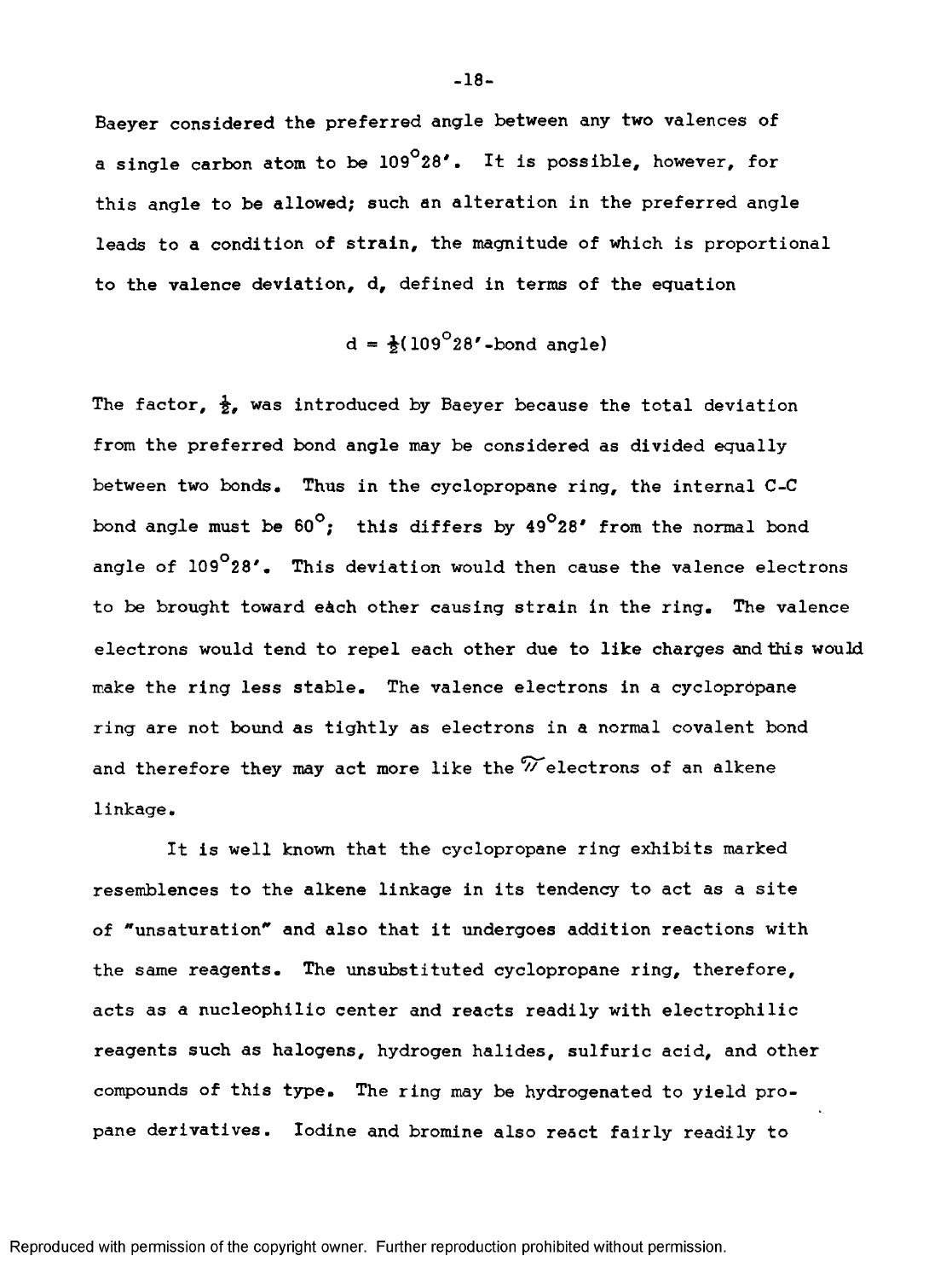form 1:3 dihalogenopropanes. Halogen acids cause fisson of the ring giving substituted propyl halides; the manner in which addition takes place is governed by the number and disposition of the substituent alkyl groups. The ring always opens between the carbon atoms which hold the smallest and largest number of alkyl groups, i.e. the Markownikoff rule of alkene addition is obeyed. The discriminating factor between the two classes of compounds is provided by the action of potassium permanganate; cyclopropyl compounds are untouched by this reagent in the cold whereas olefins react readily. The difference is well illustrated by the following reaction:



**3** Ozone also has little effect on the three-membered ring . Substituent electronegative groups diminish the additive reactivities of 4 both alkenes and cyclopropanes to these reagents  $\overline{\phantom{x}}$  .

It has been shown by Eastman<sup>5</sup> that a cyclopropane ring cannot transmit conjugation if it is placed in the center of a carbon chain containing unsaturated groups on either side of it, but the ring can extend a chain of conjugation it it is placed at one end of the chain.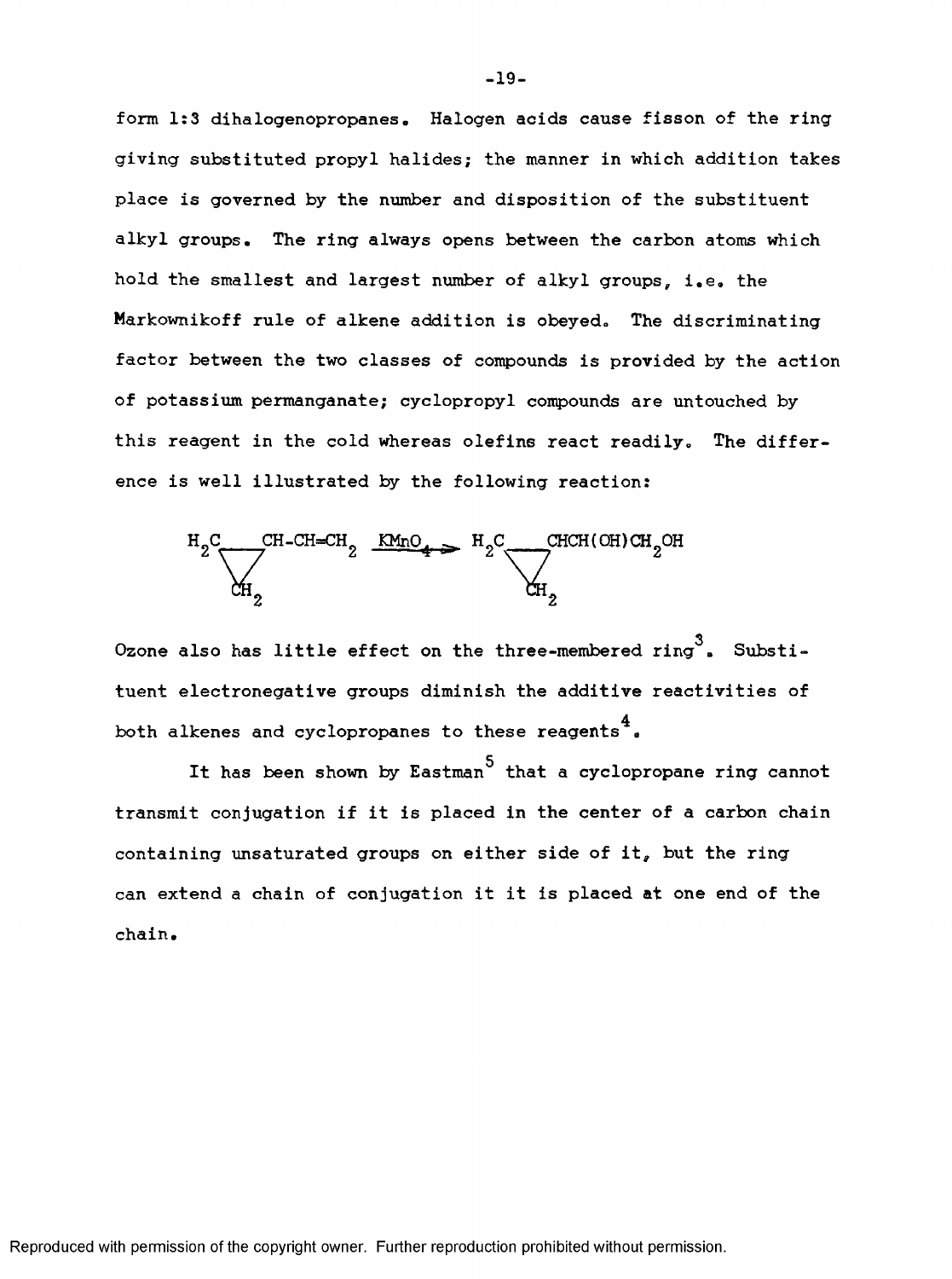#### **CHAPTER II**

### **Discussion**

Since there is no well-defined nucleophilic center in a cyclopropane ring conjugated with an unsaturated electronegative groupg it is not unreasonable to expect that the ring might exhibit electrophilic reactivity toward a suitable reagent. This would be a mode of reaction similar to those which alkene linkages conjugated with an unsaturated electronegative group undergo. There are numerous examples in which the alkene linkage in such compounds acts as an electrophilic center and adds nucleophilic reagents such as amines, mercaptans, alcohols, weak acids, etc. Such a reaction for an electronegatively di-substituted cyclopropane has been observed in a reaction of di-ethyl 1, 1-cyclopropane dicarboxylate with diethyl malonate in the presence of sodium ethoxide to give tetra- $\mathbf{e}$ ethyl 1, 1, 4, 4-butane tetracarboxylate  $\sim$  The malonate ion is here apparently attacking an electrophilic carbon atom of the ring in the initial step of the reaction. This then causes the ring to open to produce the anion II.



I

**- 20-**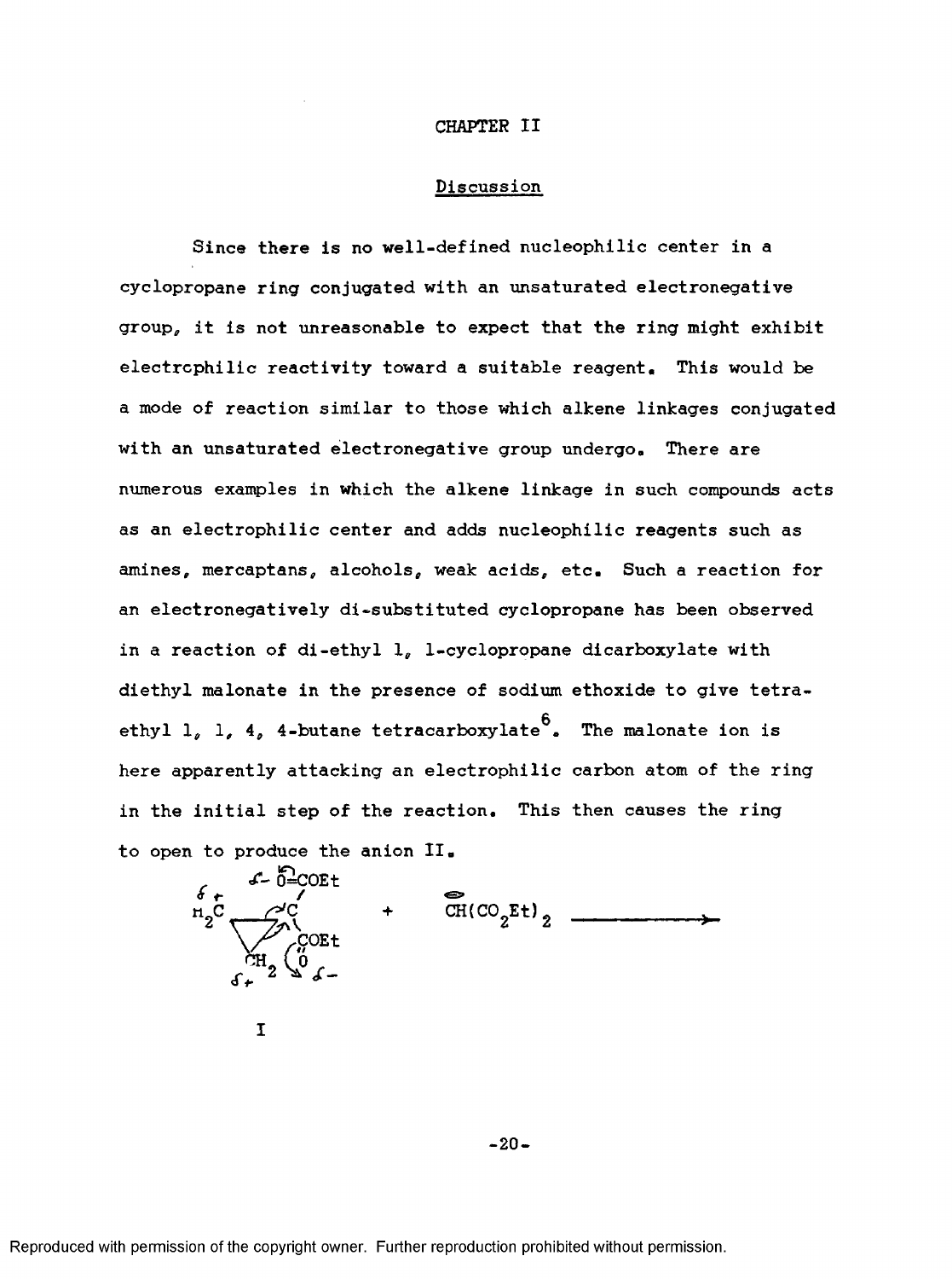Hydrogen exchange then occurs between the anion II and a molecule of malonic ester to give III and generates a malonate anion which may repeat the reaction cycle  $^7_\bullet$ 



Studies of the ultraviolet absorption spectra<sup>8</sup> offer convincing evidence that the cyclopropane ring is unsaturated in the sense that electrons of sufficient polarizability to conjugate with an adjacent unsaturated group are present. Quantum mechanical considerations indicate that intense absorption in the ultraviolet region is due to electronic transitions from a neutral ground state g to ionic excited states".

Rogers and Roberts<sup>10</sup> indicate that the C-C bond electrons in the three-membered rings are more weakly bound than the usual electrons and tend to exhibit the characteristics associated with mobile electrons. This concept receives confirmation from the nature of the far ultra-violet spectrum of cyclopropane<sup>11</sup> and from the high value of the quenching cross-section of cyclopropane for cadmium resonance radiation<sup>12</sup>. This cross-section increases if mobile electrons are present; the value for cyclopropane is intermediate between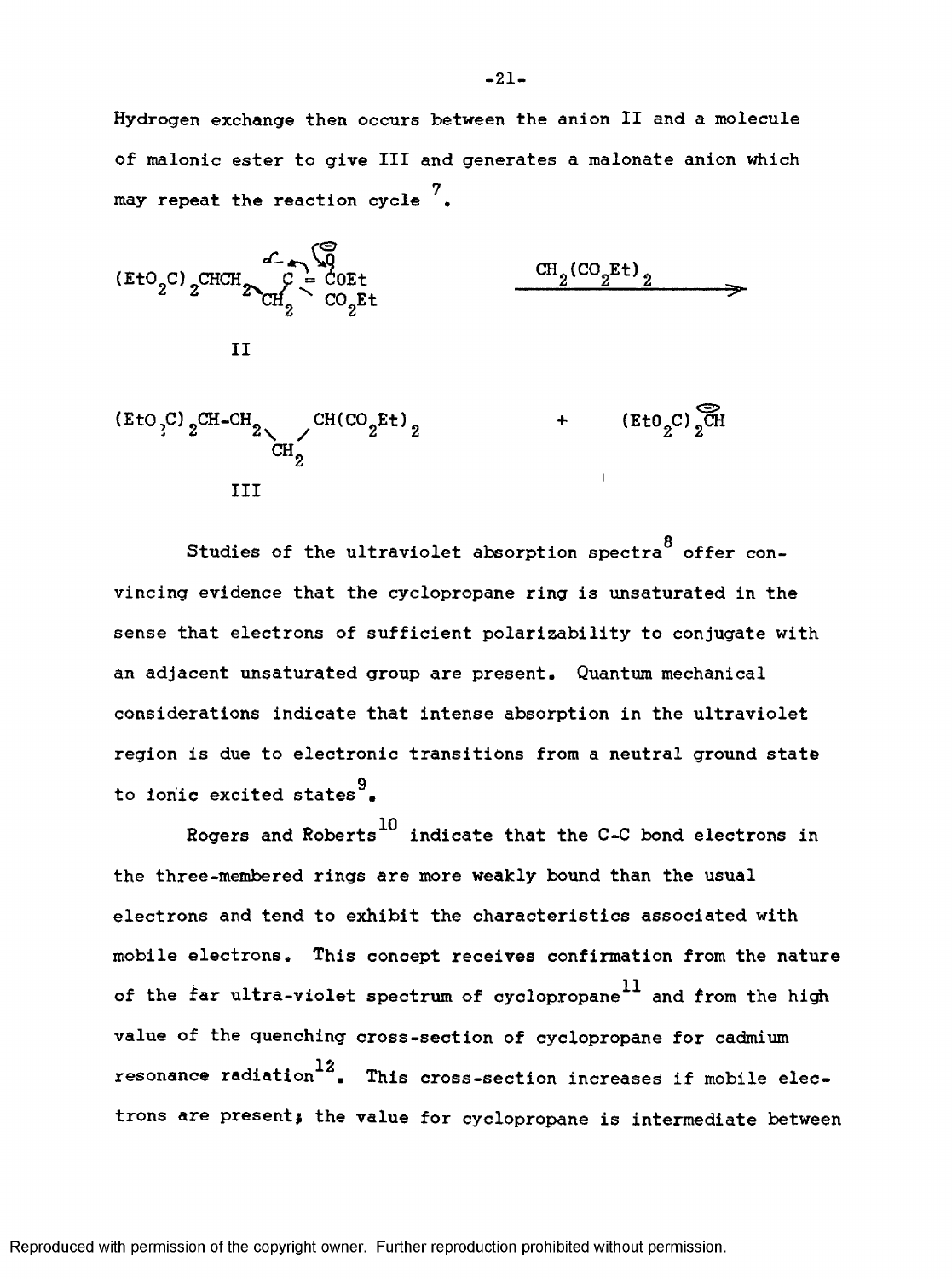those for olefins and paraffine respectively.

Dipole moment studies have been carried out on cyclopropane carbonitrile and the dipole moment has been found to be  $3.75$  D, which is 0.04 D higher than isopropyl cyanide. This may indicate a small contribution in the rest state from structures such as



tending to Increase the moment. However, It must be observed that no great confidence can be placed In the Interpretation of these moments since vinyl cyanide shows a decrease of about 0,1 to 0,2 D below aliphatic cyanides both In vapor and solution. The Increase might be due entirely, or in part, to effects of induction  $^{13}$ . The approach of a nucleophilic reagent or of a basic catalyst might be expected to enhance the shift of electrons to produce the above resonance form.

Since no Investigation has been reported in the literature of attempts to carry out sinple addition reactions between nucleophilic reagents and cyclopropane having one unsaturated electronegative group substituted on the ring, the principal purpose of the research reported in this paper was to (a) determine the reactivity of the cyclopropane ring in cyclopropane carbonitrile toward nucleophilic reagents and (b) compare the results with those obtained from analogous open chain unsaturated nitriles. The experimental work was done with reagents which undergo familiar "cyanoethylation" reactions with acrylonitrile.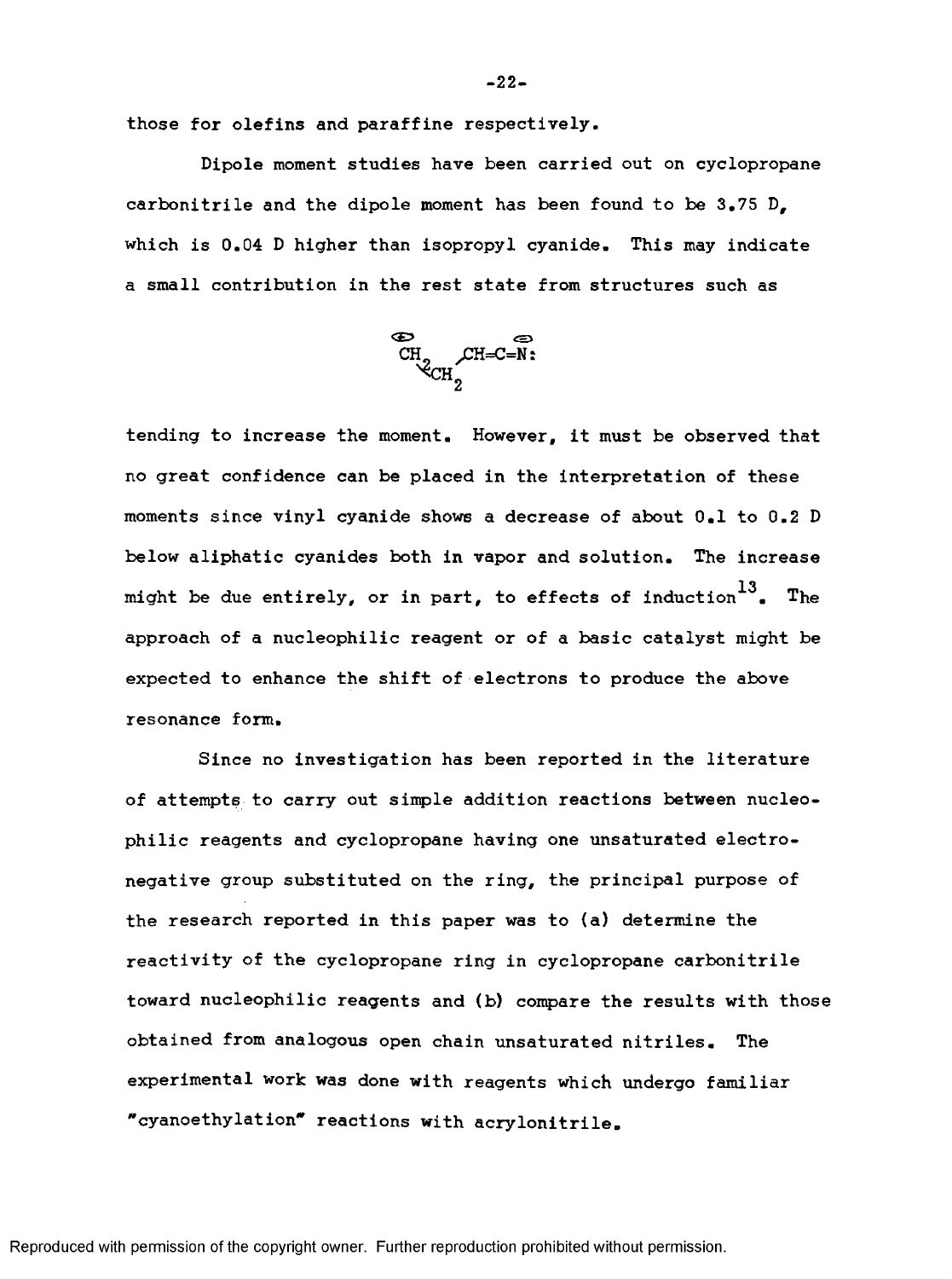Cyclopropane carbonitrile was prepared by the reaction of  $V$ -chlorobutyronitrile with sodium amide in a mixture of ether and liquid ammonia, which is the preparation described by  $\mathrm{Close}^{\mathrm{14}}$ .

$$
\text{CI-CH}_{2} \text{CH}_{2} \text{CH}_{2} \text{CN} + \text{NaNH}_{2} \longrightarrow \text{Iiquid NH}_{3} \longrightarrow \text{H}_{2} \text{C-CN}_{1} \text{C-CN}
$$

Preparation of this compound at different times produced clear liquids which had the same boiling point but did not .have the same refractive indices; they did agree with several different reports in the literature, where similar variance was noted. As a check to see if the liquid isolation was actually cyclopropane carbonitrile, cyclopropylmethyl ketone was prepared by the reaction of methyl magnesium iodine with the suspected nitrile. The desired ketone was isolated in a 40% yield. It is interesting to note that  $l_a$ 4 addition of the Grignard reagent ( a strong base ) did not occur. A 2, 4~dinitrophenylhydrazone derivative was prepared and a bright red solid was isolated which was identified by melting point. According to a generalization formulated by Dr. C. E. Redemann (based on unpublished observations at The California Institute of Technology), when the parent carbonyl compound has a double bond conjugated with the carbonyl group, the 2, 4 dinitrophenylhydrazone is colored red instead of being the usual yellow  $color$ . A few exceptions are known  $^{15}$ .

Attempted addition reactions of cyclopropane carbonitrile were carried out with piperidine under varying conditions. The react» ants were heated in a pressure bottle in different experiments with catalytic amounts of Triton B ( benzyItrimethylammonium hydroxide ), cupric acetate, aluminum chloride, sodium amide, sodium methoxide,

 $-23 -$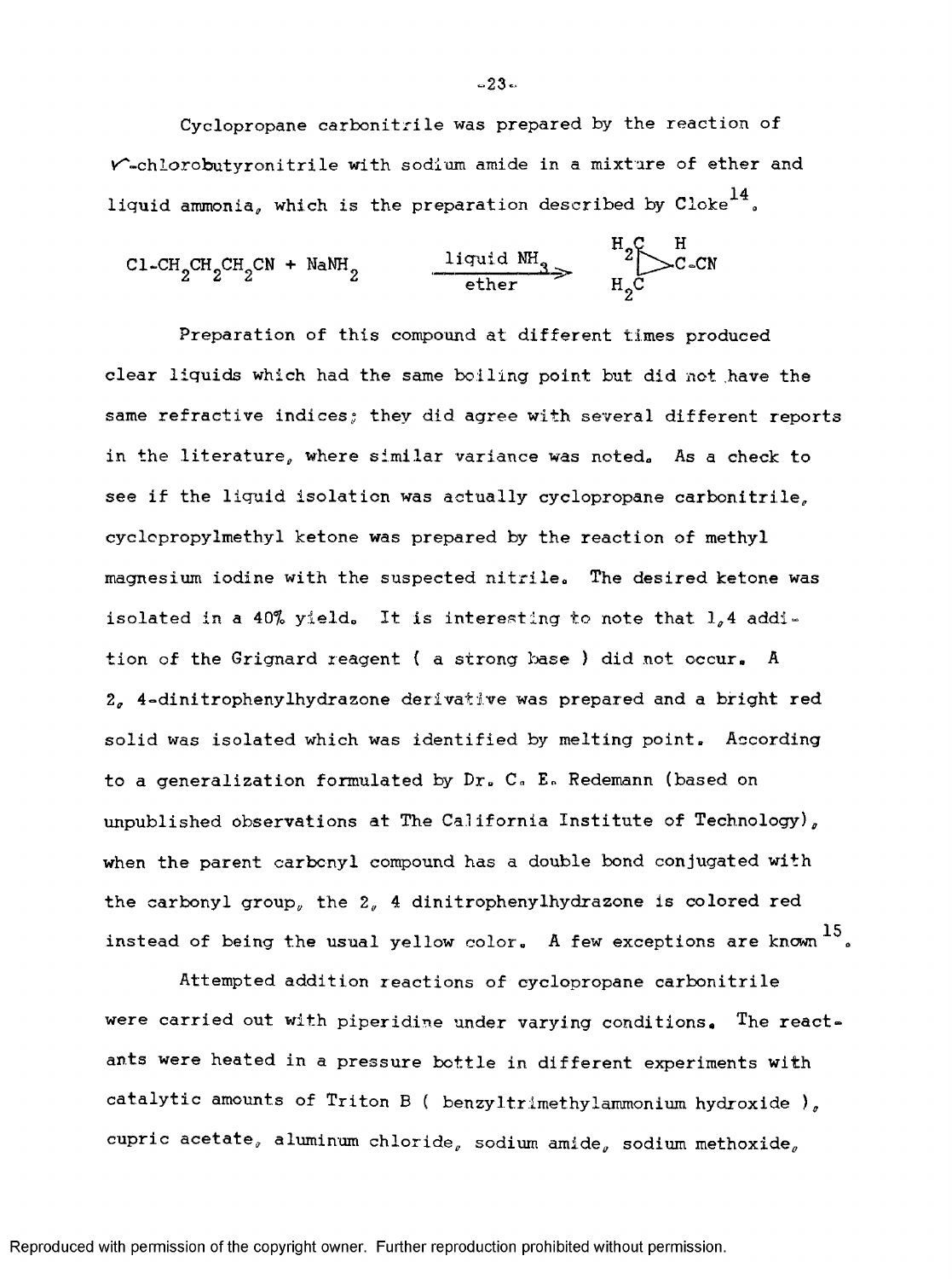sodium ethoxide, and sodium. Reactions were also carried out under heat and pressure with equivalent amounts (to the nitrile) of aluminum chloride, sodium amide, and sodium ethoxide. No identifiable addition products were isolated from any of the reactions, A reaction was also carried out under heat and pressure in the presence of a catalytic amount of Triton B between cyclopropane carbonitrile and  $\beta$ -mercapto ethanol. A mercapto ethanol polymer was isolated from this reaction, but no addition compound.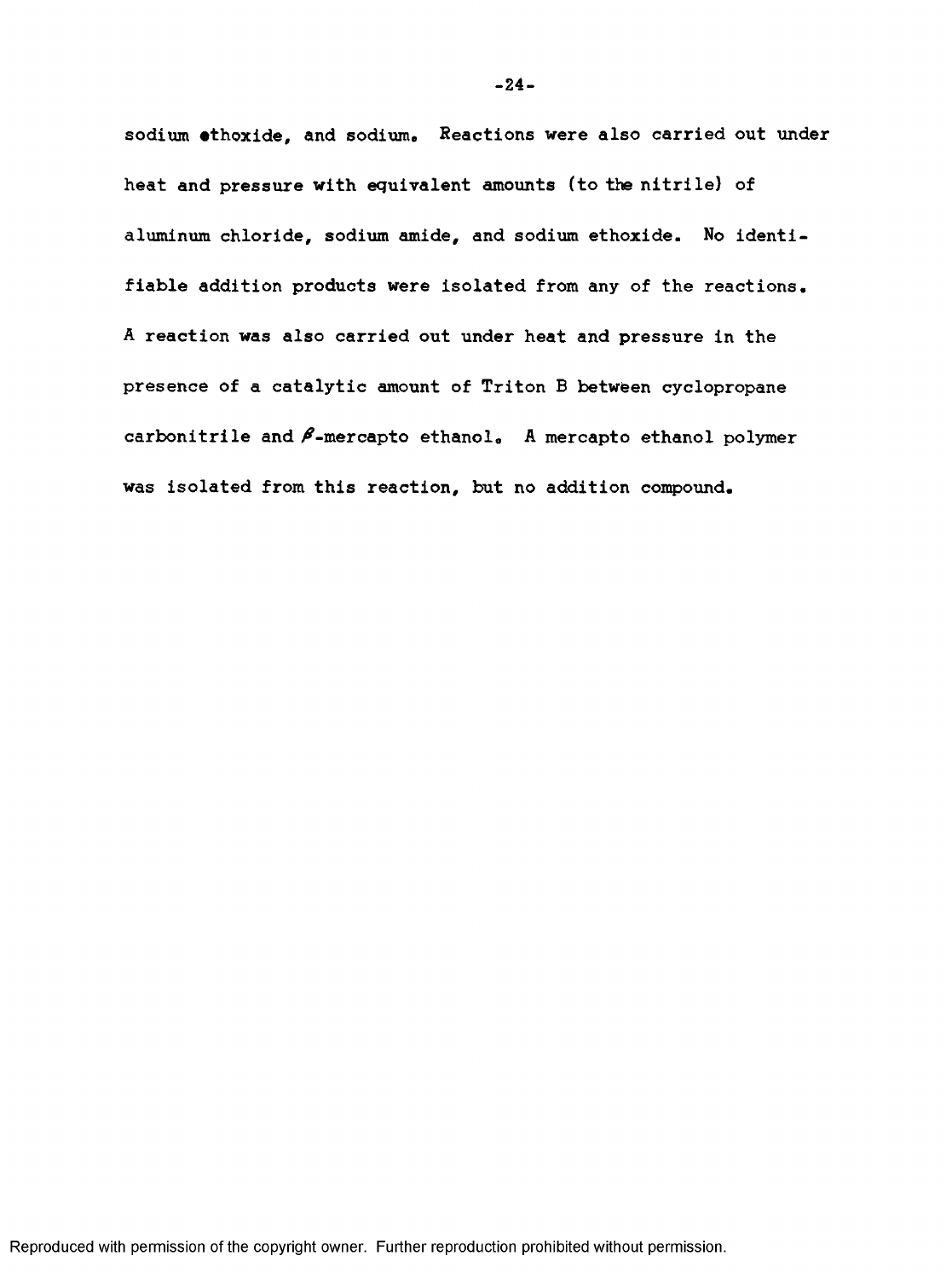#### **CHAPTER III**

## Experimental

 $\times$ -Chlorobutyronitrile<sup>16</sup>. In a one liter three-necked flask fitted with a dropping funnel, stirrer, and a reflux condenser were placed 41 g, (0,60 mole) of potassium cyanide and 50 ml. of water. After the potassium cyanide dissolved, 175 ml. of 95% ethanol was added. To this was added 79 g, (0,50 mole) of l-bromo-3-choloropropane over a period of 1 hr. The reaction mixture was then heated under reflux on a steam bath for 2 hrs., diluted with an equal volume of water and extracted with chloroform (2x40 ml.)» The chloroform solution was washed with a 50% calcium chloride solution (2x30 ml.), once with 75 ml. of water, and dried over anhydrous calcium chloride. The chloroform was removed at reduced pressure, and the residual material was fractionally distilled to yield 26,5 g, (51%) of the desired product, b.p. 70-73° (10 mm.);  $n_{\text{D}}^{20}$  1.4444.

 $(Lit.^{17} b.p. 77-78°$  ( 13 mm. ); n<sup>20</sup> 1.4446.)

 $Cyclopropane$  carbonitrile ( cyclopropyl cyanide ) $^{13}$ .

In a 500 ml. three-necked flask fitted with a stirrer and a reflux condenser was placed about 350 ml. of liquid ammonia. To this was added slowly 18 g, (0.785 mole) of sodium. A small amount of cobalt nitrate was placed in the flask to act as a catalyst. The sodium was added in small amounts and the reaction could be followed by the blue color of the mixture. When the blue color disappeared, more sodium was added. When the addition was complete, ether was

 $-25 -$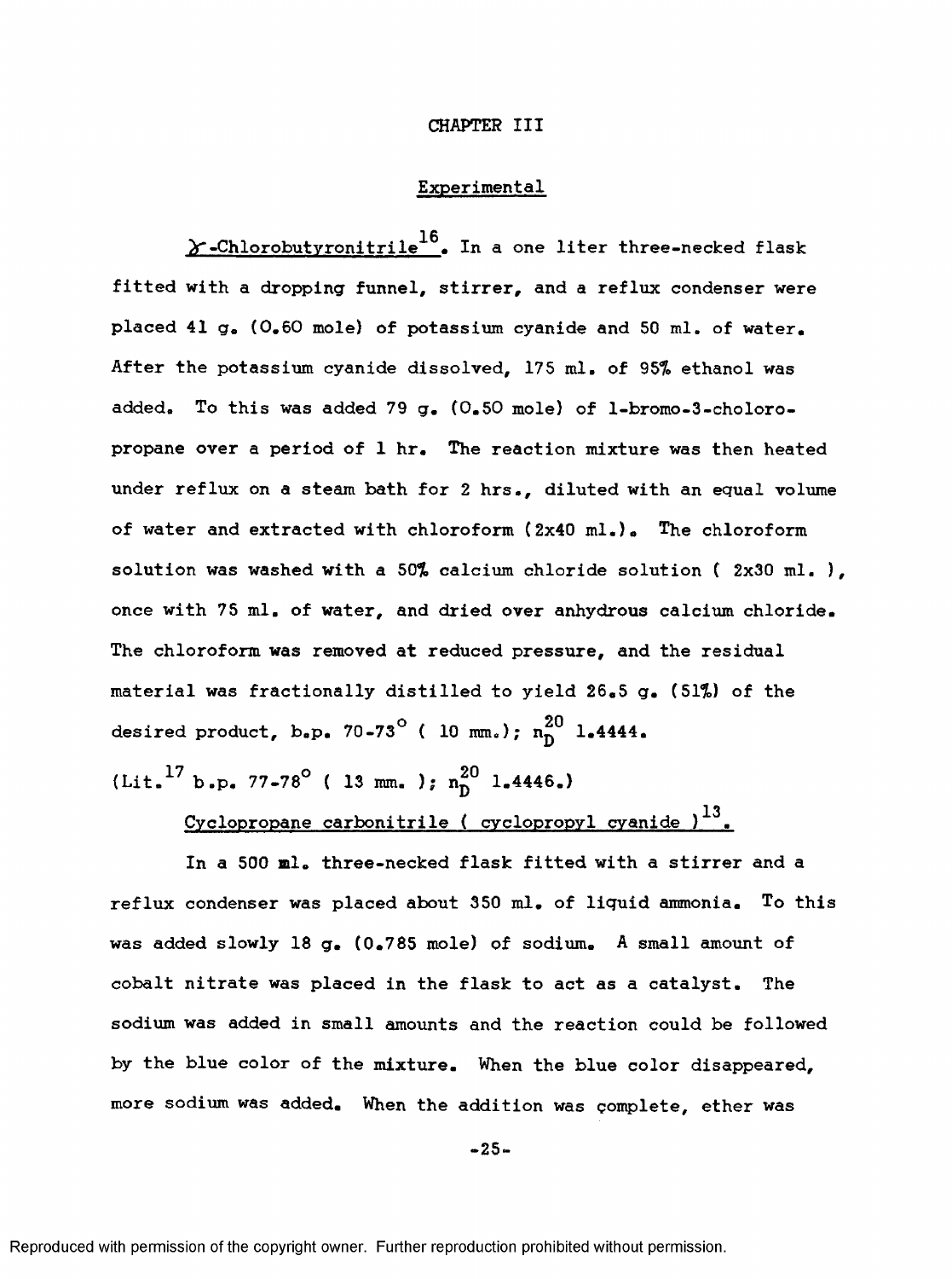added at such a rate as to maintain the volume at about 300 ml. as the ammonia evaporated.

In a four liter Dewar flask equipped with a stirrer was placed 500 ml. of liquid ammonia and 60 g» (0,51 mole) of Y-chlorobutyronitrile. The ether solution of sodium amide was then added slowly over a period of 45 min, with stirring. The reaction mixture was stirred for 1 hr., a small amount of solid phenolphthalein was added and the excess sodium amide was neutralized with dry ammonium chloride. The reaction mixture was filtered and the ammonia was allowed to evaporate. Distillation at atmospheric pressure yielded 27 g, (79%) of the desired product, b.p. 129-131<sup>°</sup>,  $n_{\text{D}}^{25}$  1.4207; b.p. 130<sup>°</sup>,  $n_{\text{D}}^{25}$ 1.4188. (Lit.<sup>18</sup> b.p. 133-135,  $n_0^{25}$  1.4208; Lit.<sup>12</sup> b.p. 65° (75 mm.),  $n_0^{25}$  1.4188.)

Attempted Addition of Piperidine to Cyclopropane Carbonitrile.(A) In a 125 ml. flask equipped with a reflux condenser protected by a soda lime trap was placed 15 g. (0.28 mole) of piperidine. Depending on the catalyst to be used either 1,06 g, (0,01 mole) of aluminum chloride, 1.0 g. (0.005 mole) of cupric acetate, 3.9 g, (0.1 mole) or  $0.39$  g. (0.01 mole) of sodium amide was added, the flask was heated on a steam bath and  $6.7 g_6$  (0.1 mole) of cyclopropane carbonitrile was then added. The reaction mixture was heated for 8-16 hrs., cooled, diluted with 100 ml, of a saturated salt solution, and the mixture was extracted with ether. The ether solution was dried over anhydrous magnesium sulfate. On distillation only starting material and a small amount of unidentifiable liquid were isolated.

Attempted Addition of Piperidine to Cyclopropane Carbonitrile (B)

Reproduced with permission of the copyright owner. Further reproduction prohibited without permission.

 $-26-$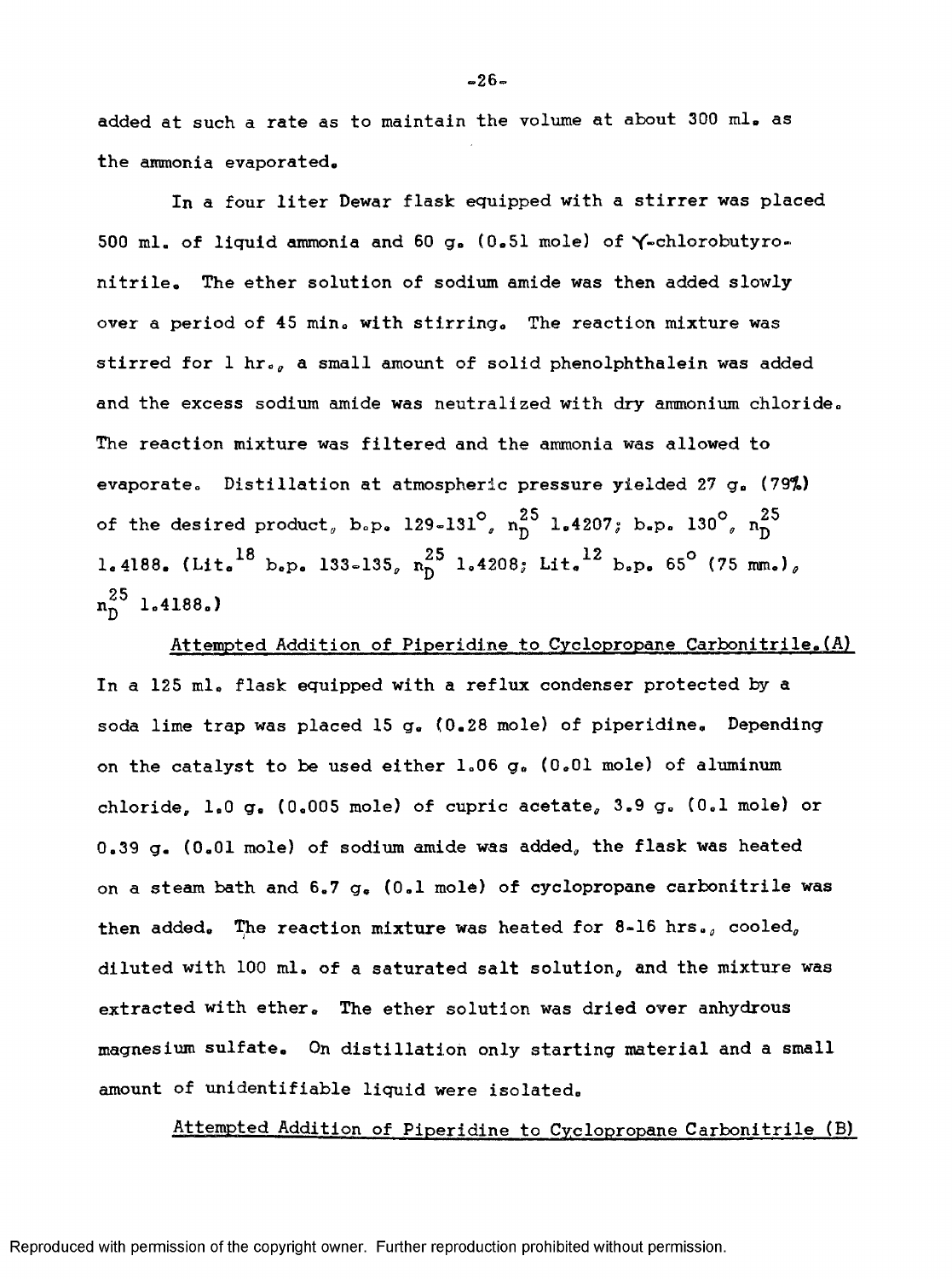In a pressure bottle was placed 25 ml. (0.25 mole) of piperidine and 0.01 mole of sodium methoxide, 0.1 mole of sodium ethoxide, 0,1 g. (0.001 mole) of aluminum chloride, or a drop of Triton B, depending on which catalyst was to be used. To this was added 6.7 g. (0.1 mole) of cyclopropane carbonitrile and the bottle was sealed. The reaction mixture was heated at 100-160° for 3-6 hrs. If a solid catalyst was used it was removed by filtration and the reaction mixture was fractionally distilled. No identifiable addition product was isolated,

Cyclopropyl-methyl ketone. A 250 ml. three-necked flask equipped with a reflux condenser (protected by a calcium chloride drying tube), stirrer, and dropping funnel was flame dried. In the flask was placed 2.7 g, (0,11 mole) of magnesium turnings and 10 ml, of anhydrous ether. To this was added, dropwise and with stirring, 15,6 g. (0.11 mole) of methyl iodide in 10 ml. of anhydrous ether. After the addition was complete, the Grignard reagent was stirred at room temperature for 30 min. To this Grignard reagent was added 6,7 g. (0,1 mole) of cyclopropane carbonltrile in 15 ml. of anhydrous ether. On completion of the addition the reaction mixture was stirred at room temperature for 1 hr, and then hydrolyzed with 100 ml. of 10% hydrochloric acid. After hydrolysis, the reaction mixture was stirred for *1^* hrs., the ether layer was separated and the aqueous layer was extracted with ether (2x25 ml.). The combined ether layers were dried over anhydrous magnesium sulfate, the ether was removed by distillation, and the residual material was fractionally distilled to yield 3.4 g. (40%) of a colorless liquid b.p. 101-108<sup>°</sup>,  $n^{25}_{D}$  1.4210, Lit.<sup>3</sup> b.p.111 2,  $n_0^{20}$  1.4250.

**.27.**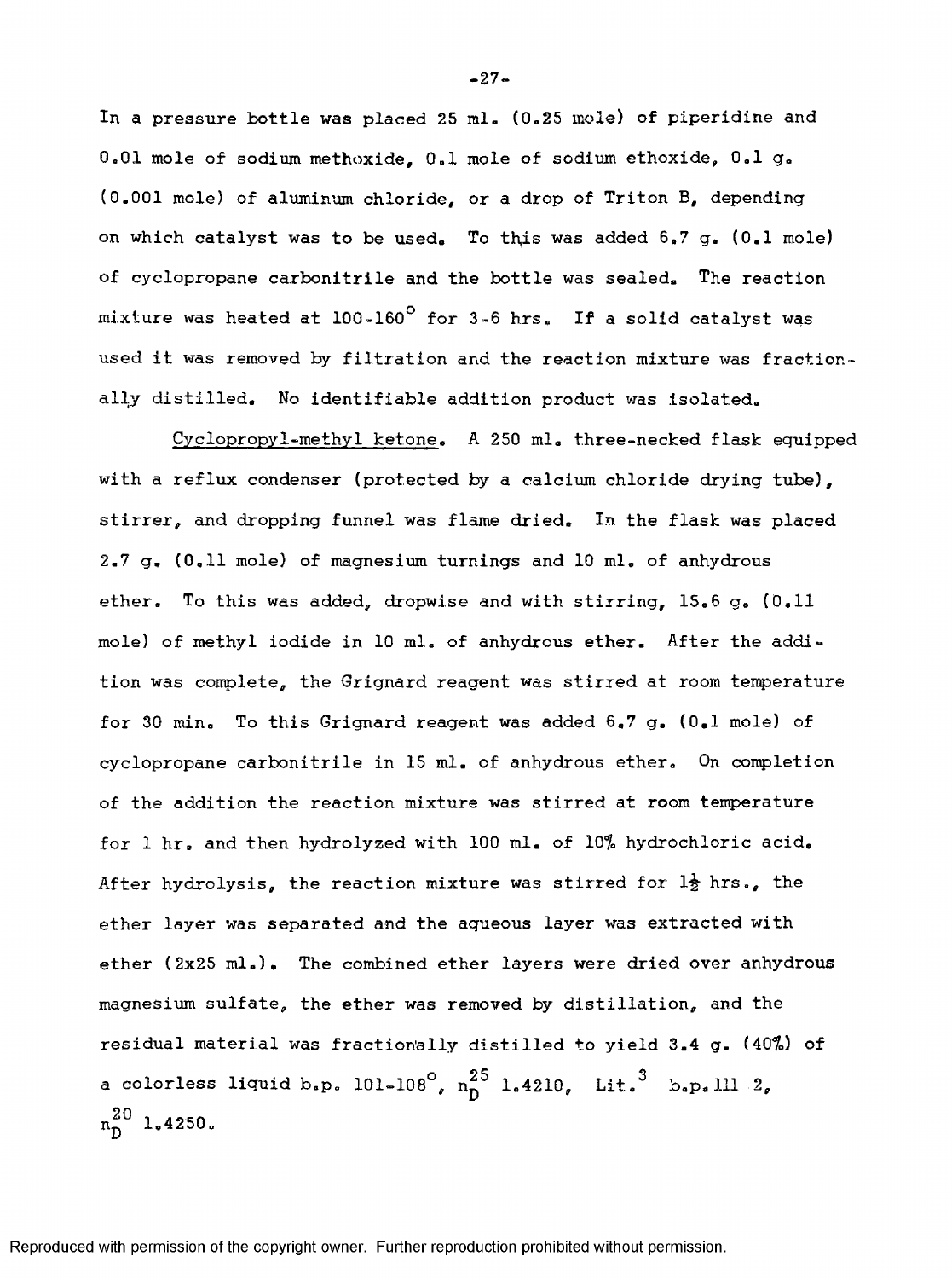## Cyclopropyl-methyl ketone 2.4-dinitrophenylhydrazone.

A 2,4-dinitrophenylhydrazine solution was prepared by dissolving 2  $g_a$ (0,01) of 2,4-dinitrophenylhydrazine in 10 ml. of concentrated sulfuric acid and adding 15 ml. of water and 10 ml. of ethanol. This hot solution was added to 0.84 g. (0.01 mole) of cyclopropyl-methyl ketone in 20 ml. of ethanol. The solid product was recrystallized from an ethanol-ethyl acetate mixture. M.p.  $147-149^\circ$ . Lit.<sup>3</sup> M.p.  $149.150^{\circ}$ .

Attempted Addition of  $\beta$ -Mercapto ethanol tc Cyclopropane. carbonitrile. In a pressure bottle were placed 7.8 g. (0.1 mole) of  $\beta$ -mercapto ethanol and 6.7 g. (0.1 mole) of cyclopropane carbonitrile. The bottle was sealed and heated for 3 hrs. at  $120-170^\circ$ . The it was cooled and allowed to stand 24 hrs., 1 ml. of Triton B was added, and the reaction mixture allowed to stand an additional 12 hrs. It was then heated at 120° for 13 hrs. On cooling the reaction mixture solidified. It was extracted with ether, the solid being ether insoluble. The solid which was isolated, 4 g., was found to be a  $\beta$ -mercapto ethanol polymer ( m.p. 90-115<sup>°</sup> ). A sodium fusion indicated sulfur to be present but no nitrogen.

The ether was removed on the steam bath, and an attempt was made to fractionally distill the residue. On heating the distilling flask a solid separated. The liquid continued to polymerize on standing.

Reproduced with permission of the copyright owner. Further reproduction prohibited without permission.

**-28-**